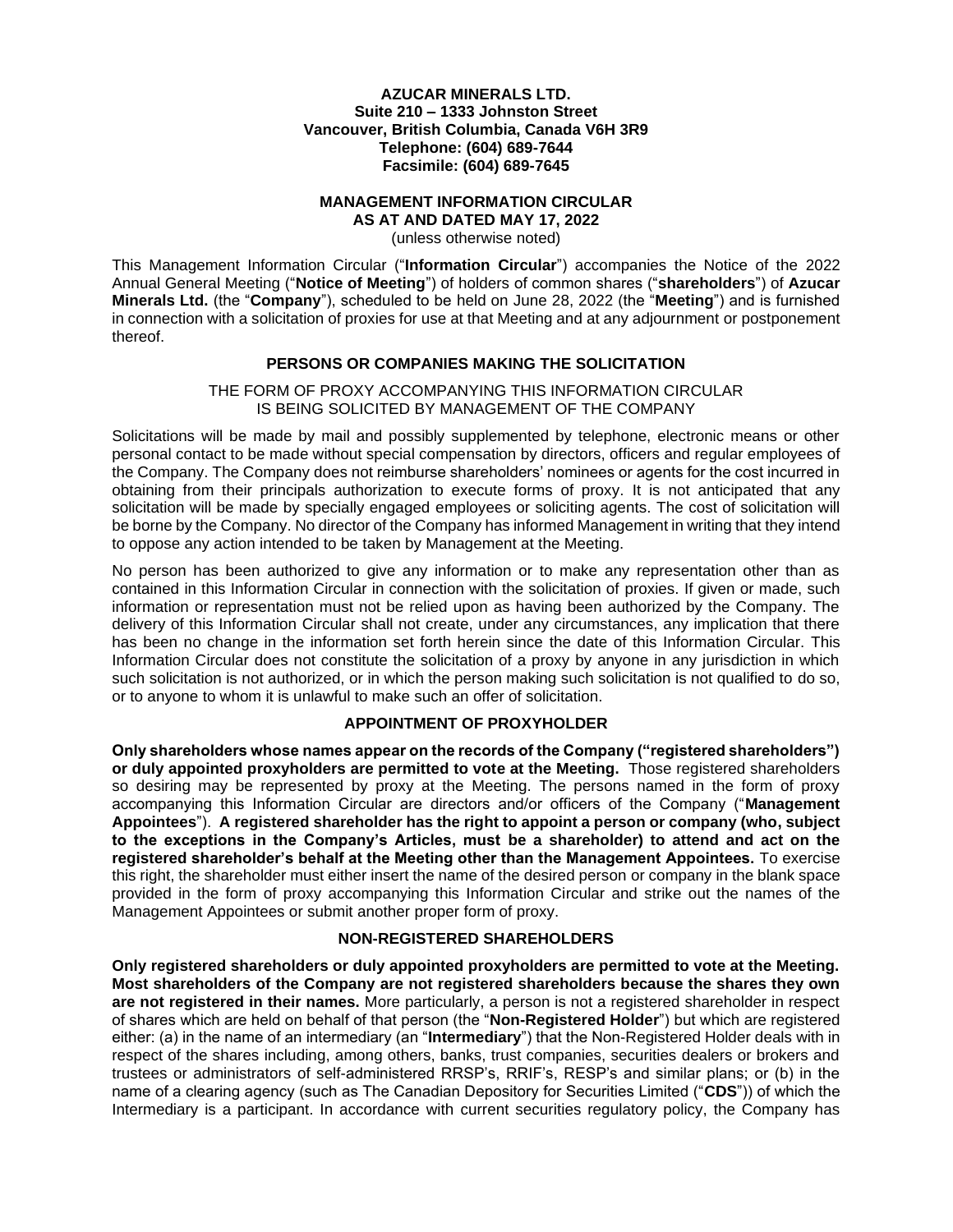Current securities regulatory policy requires Intermediaries to forward the Meeting Materials to, and to seek voting instructions from, Non-Registered Holders unless a Non-Registered Holder has waived the right to receive them. Intermediaries will often use service companies to forward the Meeting Materials to Non-Registered Holders. Generally, Non-Registered Holders who have not waived the right to receive Meeting Materials will either:

- (a) be given a form of proxy **which has already been signed by the Intermediary** (typically by a facsimile, stamped signature), which is restricted as to the number of shares beneficially owned by the Non-Registered Holder but which is otherwise not completed. Because the Intermediary has already signed the form of proxy, this form of proxy is not required to be signed by the Non- Registered Holder when submitting the proxy. In this case, the Non-Registered Holder who wishes to submit a proxy should otherwise properly complete this form of proxy and **submit it to the Company, c/o Computershare Investor Services Inc., Proxy Department, 100 University Avenue, 8 th Floor, Toronto, Ontario, M5J 2Y1, fax number: 1 (416) 263-9261**; or
- (b) more typically, be given a voting instruction or proxy authorization form **which is not signed by the Intermediary**, and which, when properly completed and signed by the Non-Registered Holder and **returned to the Intermediary or its service company (such as Broadridge Financial Solutions Inc.)**, will constitute voting instructions (often called a "**proxy authorization form**") which the Intermediary must follow. Typically, the proxy authorization form will consist of a one page pre-printed form. Sometimes, instead of the one page pre-printed form, the proxy authorization form will consist of a regular printed proxy form accompanied by a page of instructions which contains a removable label containing a bar-code and other information. In order for this proxy form to validly constitute a proxy authorization form, the Non-Registered Holder must remove the label from the instructions and affix it to the proxy form, properly complete and sign the proxy form and return it to the Intermediary or its service company, or otherwise communicate voting instructions to the Intermediary or its service company (by way of telephone or the Internet, for example) in accordance with the instructions of the Intermediary or its service company. **A Non-Registered Holder cannot use a proxy authorization form to vote shares directly at the Meeting.**

In either case, the purpose of this procedure is to permit Non-Registered Holders to direct the voting of the shares which they beneficially own.

The Meeting Materials are being sent to both registered and non-registered owners of shares. If you are a Non-Registered Holder and the Company or its agent has sent the Meeting Materials directly to you as a non-objecting beneficial owner under National Instrument 54-101 *Communication with Beneficial Owners of Securities of a Reporting Issuer* ("**NI 54-101**"), your name and address and information about your holdings of securities have been obtained in accordance with applicable securities regulatory requirements from the Intermediary holding shares on your behalf. By choosing to send the Meeting Materials to you directly, the Company (and not the Intermediary holding shares on your behalf) has assumed responsibility for (i) delivering the Meeting Materials to you, and (ii) executing your proper voting instructions. Please return your voting instructions as specified in the request for voting instructions. Management of the Company does not intend to pay for Intermediaries to forward to objecting beneficial owners under NI 54- 101 the Meeting Materials and Form 54-101F7 – *Request for Voting Instructions Made by Intermediary*, and in the case of an objecting beneficial owner, the objecting beneficial owner will not receive the Meeting Materials unless the Intermediary holding shares on behalf of the objecting beneficial owner assumes the cost of delivery. The Company does not reimburse Intermediaries, CDS or agents for the costs incurred in obtaining authorization from Non-Registered Holders to execute forms of proxy.

**Non-Registered Holders cannot be recognized at the Meeting for purposes of voting their shares in person or by way of depositing a form of proxy.** If you are a Non-Registered Holder and wish to vote in person at the Meeting, please see the voting instructions you received or contact your Intermediary well in advance of the Meeting to determine how you can do so.

**Non-Registered Holders should carefully follow the voting instructions they receive, including those on how and when voting instructions are to be provided, in order to have their shares voted at the Meeting.**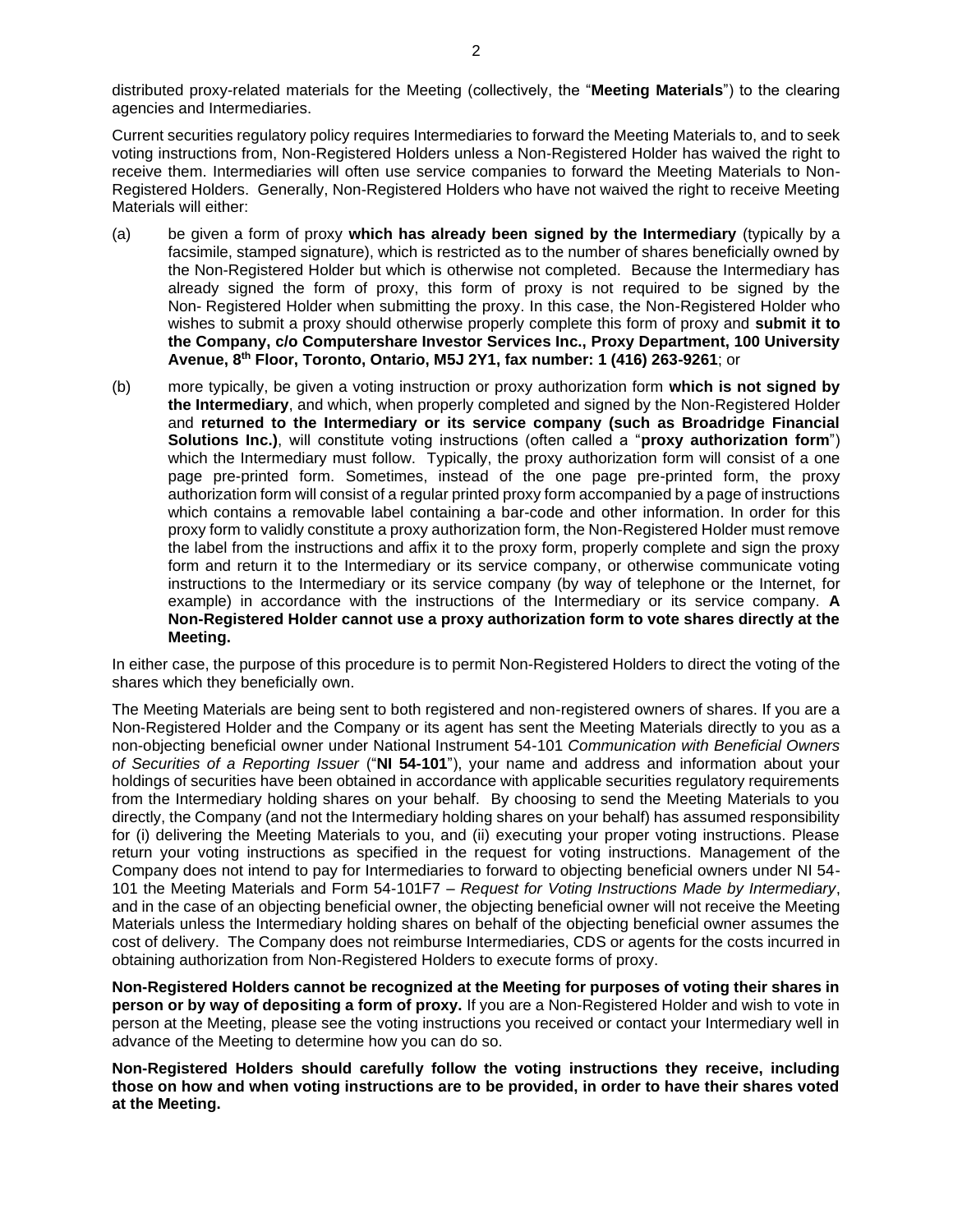#### **DEPOSIT AND VOTING OF PROXIES**

To be effective, the instrument of proxy must be dated and signed by the registered shareholder or by the registered shareholder's attorney authorized in writing. In the case of a registered shareholder that is a corporation, the proxy must be dated and executed under its corporate seal or signed by the authorized representative, a duly authorized person or attorney for the corporation. A corporation may appoint, by instrument in writing, a person to act as its authorized representative at the Meeting and for that purpose, the instrument appointing the authorized representative must be received at the same place and at least the number of days specified to receive the proxies or be deposited with the Chairman of the Meeting, or a person designated by the Chairman of the Meeting, prior to commencement of the Meeting. (See also the accompanying form of proxy for instructions as to the use of telephone and internet voting). Completed forms of proxy, together with the power of attorney or other authority, if any, under which it is signed or a notarially certified copy thereof, must be deposited either at the office of Computershare Investor Services Inc., Proxy Department, 100 University Avenue, 8th Floor, Toronto, Ontario, M5J 2Y1, or at the Head Office of the Company at Suite 210, 1333 Johnston Street, Vancouver, British Columbia, Canada V6H 3R9, not less than 48 hours, Saturdays, Sundays and holidays excepted, prior to the time of the holding of the Meeting or any adjournment or postponement thereof, or with the Chairman of the Meeting, or with a person designated by the Chairman of the Meeting, prior to the commencement of the Meeting. Late proxies may be accepted or rejected by the Chairman of the Meeting in the Chairman's discretion, and the Chairman is under no obligation to accept or reject any particular late proxy.

THE SHARES REPRESENTED BY A PROPERLY EXECUTED AND DEPOSITED PROXY WILL BE VOTED OR WITHHELD FROM VOTING ON EACH MATTER REFERRED TO IN THE NOTICE OF MEETING IN ACCORDANCE WITH THE INSTRUCTIONS GIVEN (PROVIDED SUCH INSTRUCTIONS ARE CERTAIN) ON ANY BALLOT THAT MAY BE CALLED FOR AND, IF A CHOICE IS SPECIFIED WITH RESPECT TO ANY MATTER TO BE ACTED UPON AT THE MEETING, THE SHARES WILL BE VOTED OR WITHHELD FROM VOTING ACCORDINGLY. **WHERE NO CHOICE IS SPECIFIED IN RESPECT OF ANY MATTER TO BE ACTED UPON, THE SHARES REPRESENTED BY THE PROXY WILL BE VOTED IN FAVOUR OF SUCH MATTER.** THE FORM OF PROXY ACCOMPANYING THIS INFORMATION CIRCULAR GIVES THE PERSON OR COMPANY NAMED AS PROXYHOLDER DISCRETIONARY AUTHORITY REGARDING AMENDMENTS OR VARIATIONS TO MATTERS IDENTIFIED IN THE NOTICE OF MEETING AND OTHER MATTERS THAT MAY PROPERLY COME BEFORE THE MEETING OR ANY ADJOURNMENT OR POSTPONEMENT THEREOF, UNLESS PROHIBITED BY LAW. IN THE EVENT THAT AMENDMENTS OR VARIATIONS TO MATTERS IDENTIFIED IN THE NOTICE OF MEETING ARE PROPERLY BROUGHT BEFORE THE MEETING OR ANY OTHER BUSINESS IS PROPERLY BROUGHT BEFORE THE MEETING, IT IS THE INTENTION OF THE MANAGEMENT APPOINTEES TO VOTE IN ACCORDANCE WITH THEIR BEST JUDGMENT ON SUCH MATTERS OR BUSINESS ON ANY BALLOT THAT MAY BE CALLED FOR. AT THE TIME OF PRINTING THIS INFORMATION CIRCULAR, MANAGEMENT KNOWS OF NO SUCH AMENDMENTS, VARIATIONS OR OTHER MATTERS WHICH MAY BE BROUGHT BEFORE THE MEETING.

### **REVOCABILITY OF PROXY**

In addition to revocation in any other manner permitted by law, a proxy may be revoked by instrument in writing executed by the registered shareholder or the registered shareholder's attorney authorized in writing, or if the registered shareholder is a corporation, by a duly authorized officer or attorney thereof, and deposited either at the registered office of the Company at any time up to and including the last business day preceding the day of the Meeting, or any adjournment or postponement thereof, or deposited with the Chairman of the Meeting, or with a person designated by the Chairman of the Meeting, prior to the commencement of the Meeting, or any adjournment or postponement thereof, and upon either of such deposits the proxy is revoked.

Only registered shareholders have the right to revoke a proxy. Non-Registered Holders who wish to change their vote must arrange for their Intermediaries to revoke the proxy on their behalf.

### **VOTING SECURITIES AND PRINCIPAL HOLDERS THEREOF**

The Company's authorized share structure consists of an unlimited number of Common Shares without par value. There are 73,829,025 Common Shares issued and outstanding as at the date of this Information Circular. The directors have determined that all shareholders of record as of the 17<sup>th</sup> day of May, 2022 (the "**Record Date**") will be entitled to receive notice of and to vote at the Meeting. A quorum for the Meeting is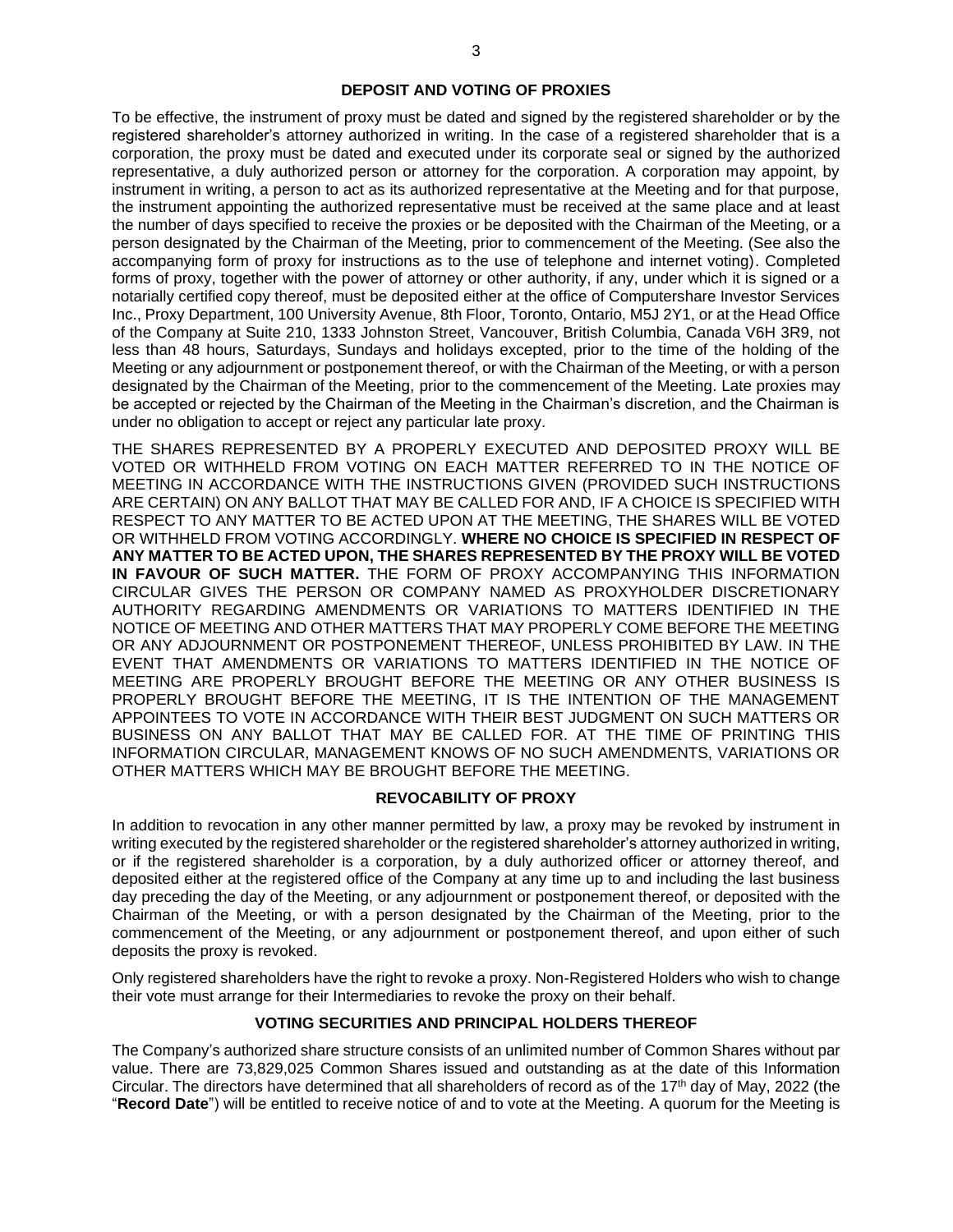two individuals who are shareholders, proxy holders representing shareholders or duly authorized representatives of corporate shareholders personally present and representing shares aggregating not less than 10% of the issued shares of the Company carrying the right to vote at the Meeting.

At a General Meeting of the Company, on a show of hands, every registered shareholder entitled to vote and present in person, by proxy or by authorized representative has one vote and on a ballot, every registered shareholder entitled to vote on that ballot has one vote for every whole share held by that shareholder and a fractional vote in proportion to any fraction of a share held by that shareholder. Shares represented by proxy will only be voted as to the number of shares represented if a poll or ballot is called for. A poll or ballot may be requested by a registered shareholder or proxyholder present and entitled to vote at the Meeting or required because the number of votes attached to shares represented by proxies that are to be voted against a matter is greater than 5% of the votes attached to all shares that are entitled to be voted and to be represented at the Meeting.

To the knowledge of the directors or executive officers of the Company, as at the date of this Information Circular, no person or company beneficially owns, or controls or directs, directly or indirectly, voting securities carrying 10% or more of the outstanding voting rights attached to all shares of the Company other than Newcrest Canada Holdings Inc., a wholly owned subsidiary of Newcrest International Pty Ltd., (a wholly owned subsidiary of Newcrest Mining Limited (ASX: NCM)) which beneficially owns and controls 14,674,056 common shares of the Company representing 19.9% of the issued common shares of the Company.

# **STATEMENT OF EXECUTIVE COMPENSATION**

**"executive officer"** means an individual who is a chair, vice-chair, or president of the Company, a chief executive officer or chief financial officer of the Company, a vice-president in charge of a principal business unit, division or function including sales, finance or production of the Company and an individual who is performing a policy-making function in respect of the Company.

**"named executive officer"** or **"NEO"** means each of the following individuals:

- (a) each individual who, in respect of the Company, during any part of the most recently completed financial year, served as chief executive officer, including an individual performing functions similar to a chief executive officer;
- (b) each individual who, in respect of the Company, during any part of the most recently completed financial year, served as chief financial officer, including an individual performing functions similar to a chief financial officer;
- (c) in respect of the Company and its subsidiaries, the most highly compensated executive officer other than the individuals identified in paragraphs (a) and (b) at the end of the most recently completed financial year whose total compensation was more than \$150,000 for that financial year; and
- (d) each individual who would be a named executive officer under paragraph (c) but for the fact that the individual was not an executive officer of the Company, and was not acting in a similar capacity, at the end of that financial year;

At the end of the Company's most recently completed financial year, the Company had two named executive officers, Morgan Poliquin, the Company's chief executive officer (**"CEO"**), and Korm Trieu, the Company's chief financial officer (**"CFO"**). There were no other executive officers of the Company whose total compensation was more than \$150,000 during the financial year ended December 31, 2021.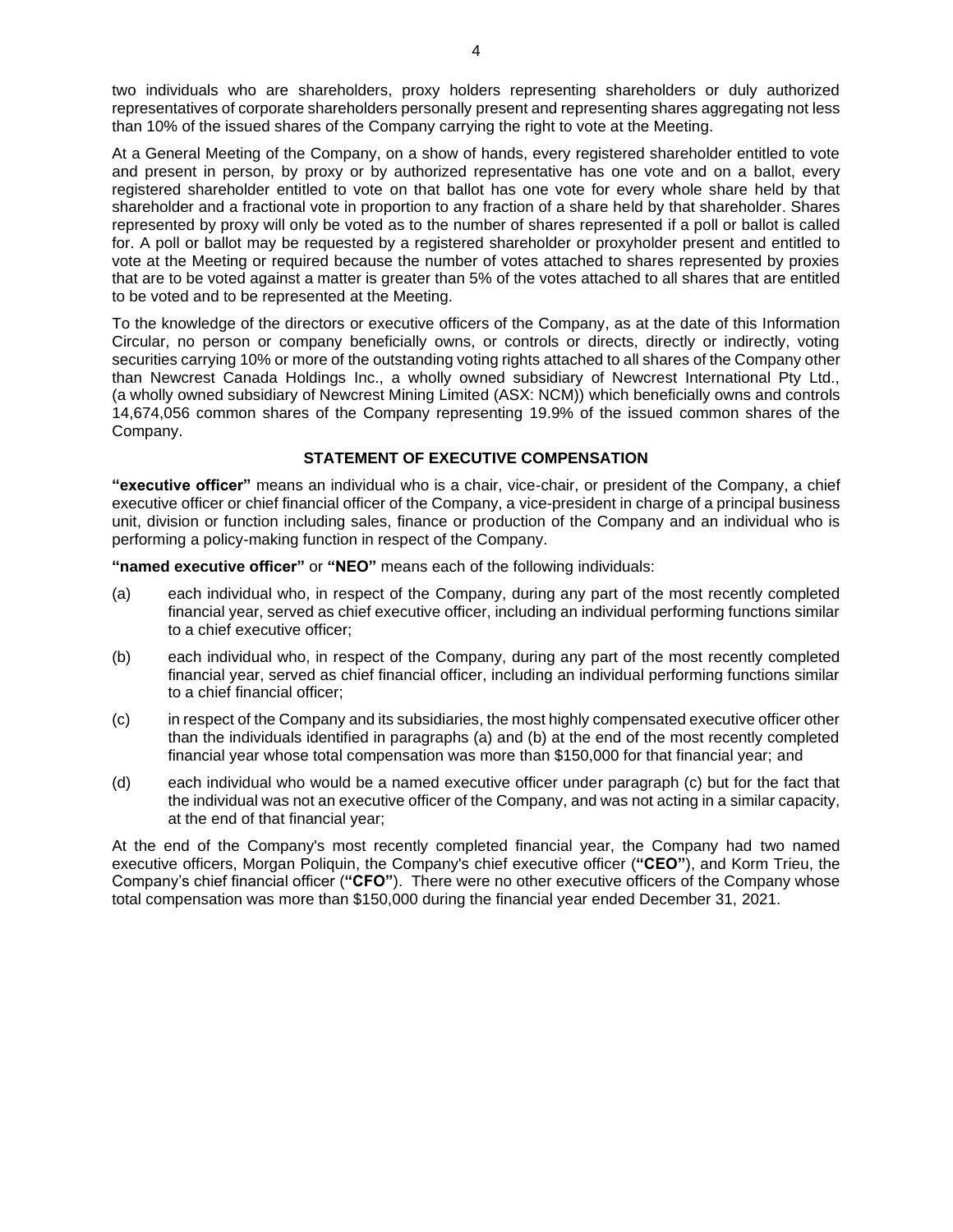| <b>Table of Compensation Excluding Compensation Securities</b> |             |                                                                 |                         |                                                   |                                    |                                                  |                                         |
|----------------------------------------------------------------|-------------|-----------------------------------------------------------------|-------------------------|---------------------------------------------------|------------------------------------|--------------------------------------------------|-----------------------------------------|
| Name and position                                              | Year<br>(1) | Salary, consulting<br>fee, retainer or<br>commission<br>$($ \$) | <b>Bonus</b><br>$($ \$) | <b>Committee</b><br>or meeting<br>fees<br>$($ \$) | Value of<br>perquisites<br>$($ \$) | Value of all<br>other<br>compensation<br>$($ \$) | <b>Total</b><br>compensation<br>$($ \$) |
| Morgan Poliquin(2)(3)(4)<br>CEO, President and Director        | 2021        | 93,438                                                          | Nil                     | Nil                                               | Nil                                | Nil                                              | 93,438                                  |
| Paid by Company <sup>(4)</sup>                                 |             | Nil                                                             | Nil                     |                                                   |                                    |                                                  |                                         |
| Paid by Almaden <sup>(4)</sup>                                 |             | 93,438                                                          | Nil                     |                                                   |                                    |                                                  |                                         |
|                                                                | 2020        | 201,000                                                         | Nil                     | Nil                                               | Nil                                | Nil                                              | 201,000                                 |
| Paid by Company <sup>(4)</sup>                                 |             | Nil                                                             | Nil                     |                                                   |                                    |                                                  |                                         |
| Paid by Almaden <sup>(4)</sup>                                 |             | 201,000                                                         | Nil                     |                                                   |                                    |                                                  |                                         |
| Korm Trieu(3)(4)<br><b>CFO</b>                                 | 2021        | 64,521                                                          | Nil                     | Nil                                               | Nil                                | Nil                                              | 64,521                                  |
| Paid by Company <sup>(4)</sup>                                 |             | Nil                                                             | Nil                     |                                                   |                                    |                                                  |                                         |
| Paid by Almaden <sup>(4)</sup>                                 |             | 65,521                                                          | Nil                     |                                                   |                                    |                                                  |                                         |
|                                                                | 2020        | 135,000                                                         | Nil                     | Nil                                               | Nil                                | Nil                                              | 135,000                                 |
| Paid by Company <sup>(4)</sup>                                 |             | Nil                                                             | Nil                     |                                                   |                                    |                                                  |                                         |
| Paid by Almaden <sup>(4)</sup>                                 |             | 135,000                                                         | Nil                     |                                                   |                                    |                                                  |                                         |
| Duane Poliquin(4)(5)<br><b>Director and Chairman</b>           | 2021        | 65,000                                                          | Nil                     | Nil                                               | Nil                                | Nil                                              | 65,000                                  |
| Paid by Company <sup>(4)</sup>                                 |             | Nil                                                             | Nil                     |                                                   |                                    |                                                  |                                         |
| Paid by Almaden <sup>(4)</sup>                                 |             | 65,000                                                          | Nil                     |                                                   |                                    |                                                  |                                         |
|                                                                | 2020        | 144,000                                                         | Nil                     | Nil                                               | Nil                                | Nil                                              | 144.000                                 |
| Paid by Company <sup>(4)</sup>                                 |             | Nil                                                             | Nil                     |                                                   |                                    |                                                  |                                         |
| Paid by Almaden <sup>(4)</sup>                                 |             | 144,000                                                         | Nil                     |                                                   |                                    |                                                  |                                         |
| Douglas McDonald(4)(6)<br>Director and Executive VP            | 2021        | 61,758                                                          | Nil                     | Nil                                               | Nil                                | Nil                                              | 61,758                                  |
| Paid by Company <sup>(4)</sup>                                 |             | Nil                                                             | Nil                     |                                                   |                                    |                                                  |                                         |
| Paid by Almaden <sup>(4)</sup>                                 |             | 61,758                                                          | Nil                     |                                                   |                                    |                                                  |                                         |
|                                                                | 2020        | 127,200                                                         | Nil                     | Nil                                               | Nil                                | Nil                                              | 127,200                                 |
| Paid by Company <sup>(4)</sup>                                 |             | Nil                                                             | Nil                     |                                                   |                                    |                                                  |                                         |
| Paid by Almaden <sup>(4)</sup>                                 |             | 127,200                                                         | Nil                     |                                                   |                                    |                                                  |                                         |
| <b>John McCleary</b>                                           | 2021        | Nil                                                             | Nil                     | Nil                                               | Nil                                | Nil                                              | Nil                                     |
| Former Director(10)                                            | 2020        | Nil                                                             | Nil                     | Nil                                               | Nil                                | Nil                                              | Nil                                     |
| <b>Lawrence Segerstrom</b>                                     | 2021        | Nil                                                             | Nil                     | Nil                                               | Nil                                | Nil                                              | Nil                                     |
| Former Director <sup>(8)</sup>                                 | 2020        | Nil                                                             | Nil                     | Nil                                               | Nil                                | Nil                                              | Nil                                     |
| <b>Mark T. Brown</b>                                           | 2021        | Nil                                                             | Nil                     | Nil                                               | Nil                                | Nil                                              | Nil                                     |
| Former Director <sup>(10)</sup>                                | 2020        | Nil                                                             | Nil                     | Nil                                               | Nil                                | Nil                                              | Nil                                     |
| William J. Worrall                                             | 2021        | Nil                                                             | Nil                     | Nil                                               | Nil                                | Nil                                              | Nil                                     |
| Former Director <sup>(11)</sup>                                | 2020        | Nil                                                             | Nil                     | Nil                                               | Nil                                | Nil                                              | Nil                                     |
| <b>Grant Hendrickson</b>                                       | 2021        | Nil                                                             | Nil                     | Nil                                               | Nil                                | Nil                                              | Nil                                     |
| Director <sup>(7)</sup>                                        | 2020        | Nil                                                             | Nil                     | Nil                                               | Nil                                | Nil                                              | Nil                                     |
|                                                                |             |                                                                 |                         |                                                   |                                    |                                                  |                                         |
| Fuad Sillem <sup>(9)</sup><br>Director                         | 2021        | Nil                                                             | Nil                     | Nil                                               | Nil                                | Nil                                              | Nil                                     |

# **Director and Named Executive Officer Compensation, Excluding Compensation Securities**

#### **Notes:**

(1) Ended December 31.<br>
(2) Morgan Poliquin did n<br>
(3) Morgan Poliquin and I<br>
(4) Morgan Poliquin, Korr Morgan Poliquin did not receive any compensation for his position as a Director.

Morgan Poliquin and Korm Trieu, each a NEO, are not employees of the Company.

Morgan Poliquin, Korm Trieu, Duane Poliquin and Douglas McDonald, all of whom are acting as NEOs and/or directors of the Company, are employed by Almaden Minerals Ltd. (**"Almaden"**), a company providing external management services to the Company pursuant to an Administrative Services Agreement dated May 15, 2015, as amended December 16, 2015 (the **"Administrative Services Agreement"**) – see below under the heading "Employment, Consulting and Management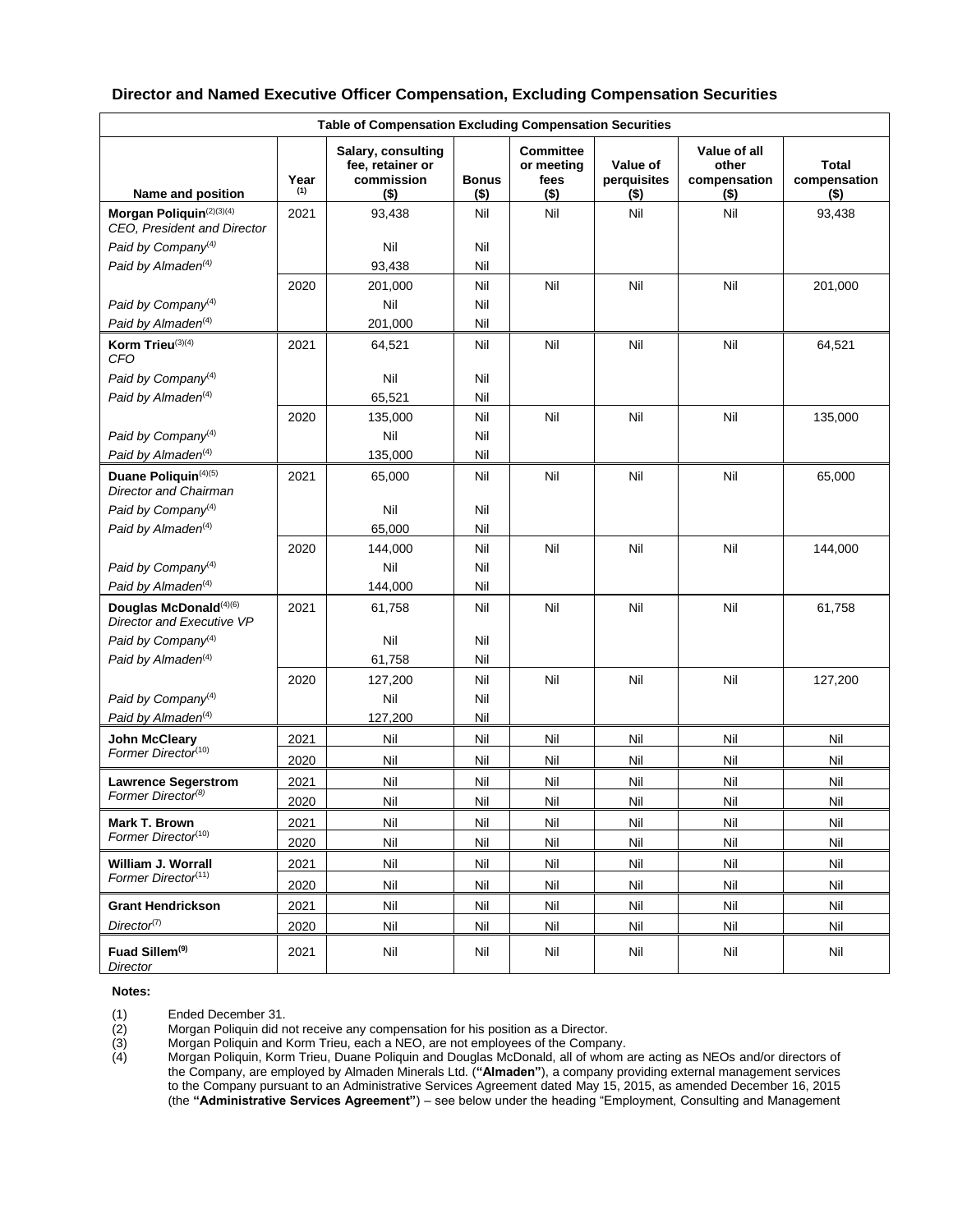Agreements". In light of the Administrative Services Agreement, the Company paid compensation to such individuals, and Almaden paid compensation to such individuals (and the Company reimbursed Almaden), as set forth herein.

- (5) Duane Poliquin did not receive any compensation for his position as a Director.<br>
(6) Douglas McDonald did not receive any compensation for his position as a Direc<br>
(7) Grant Hendrickson was appointed as a Director on F
- (6) Douglas McDonald did not receive any compensation for his position as a Director.
- (7) Grant Hendrickson was appointed as a Director on February 6, 2019. Lawrence Segerstrom resigned as a Director on June 30, 2020.
- 
- (9) Fuad Sillem was appointed as a Director on June 29, 2021.<br>
(10) Mark T. Brown and John McCleary resigned as a Director on (11) William J. Worrall ceased to be a Director on July 24, 2021. (10) Mark T. Brown and John McCleary resigned as a Director on June 29, 2021.
- (11) William J. Worrall ceased to be a Director on July 24, 2021.

### **Stock Options and Other Compensation Securities Granted or Issued in the Most Recently Completed Financial Year**

| Compensation Securities <sup>(1)</sup>                                                 |                                         |                                                                                                                  |                                              |                                                         |                                                                                                |                                                                                               |                                               |
|----------------------------------------------------------------------------------------|-----------------------------------------|------------------------------------------------------------------------------------------------------------------|----------------------------------------------|---------------------------------------------------------|------------------------------------------------------------------------------------------------|-----------------------------------------------------------------------------------------------|-----------------------------------------------|
| Name and<br>position                                                                   | Type of<br>compen<br>sation<br>security | Number of<br>compensation<br>securities.<br>number of<br>underlying<br>securities, and<br>percentage of<br>class | Date of issue<br>or grant                    | Issue,<br>conversion<br>or exercise<br>price<br>$($ \$) | Closing<br>price of<br>security or<br>underlying<br>security on<br>date of<br>grant<br>$($ \$) | <b>Closing</b><br>price of<br>security or<br>underlying<br>security at<br>year end<br>$($ \$) | <b>Expiry Date</b>                            |
| Morgan<br>Poliquin<br>CEO.<br>President<br>and<br>Director                             | <b>Stock</b><br>Option <sup>(2)</sup>   | 1.290.000/<br>1,290,000/<br>1.75%                                                                                | May 7, 2021<br>June 14, 2021<br>July 8, 2021 | 0.12<br>0.13<br>0.11                                    | 0.120<br>0.115<br>0.110                                                                        | 0.080<br>0.080<br>0.080                                                                       | May 11, 2023<br>June 14, 2023<br>July 8, 2023 |
| <b>Korm Trieu</b><br><b>CFO</b>                                                        | <b>Stock</b><br>Option <sup>(2)</sup>   | 570,000/<br>570,000/<br>0.77%                                                                                    | May 7, 2021<br>June 14, 2021                 | 0.12<br>0.13                                            | 0.120<br>0.115                                                                                 | 0.080<br>0.080                                                                                | May 11, 2023<br>June 14, 2023                 |
| <b>Duane</b><br><b>Poliguin</b><br>Director<br>and<br>Chairman                         | <b>Stock</b><br>Option <sup>(2)</sup>   | 775,000/<br>775,000/<br>1.05%                                                                                    | May 7, 2021<br>June 14, 2021<br>July 8, 2021 | 0.12<br>0.13<br>0.11                                    | 0.120<br>0.115<br>0.110                                                                        | 0.080<br>0.080<br>0.080                                                                       | May 11, 2023<br>June 14, 2023<br>July 8, 2023 |
| Douglas<br><b>McDonald</b><br><b>Director</b><br>and<br>Executive<br>Vice<br>President | <b>Stock</b><br>Option <sup>(2)</sup>   | 510,000/<br>510,000/<br>0.69%                                                                                    | May 7, 2021<br>June 14, 2021                 | 0.12<br>0.13                                            | 0.120<br>0.115                                                                                 | 0.080<br>0.080                                                                                | May 11, 2023<br>June 14, 2023                 |
| Fuad<br><b>Sillem</b><br><b>Director</b>                                               | <b>Stock</b><br>Option <sup>(2)</sup>   | 400,000/<br>400,000/<br>0.54%                                                                                    | August 19,<br>2021                           | 0.09                                                    | 0.085                                                                                          | 0.080                                                                                         | February 28,<br>2024                          |
| John<br><b>McCleary</b><br>Director <sup>(3)</sup>                                     | <b>Stock</b><br>Option <sup>(2)</sup>   | 235,000/<br>235,000/<br>0.32%                                                                                    | May 7, 2021                                  | 0.12                                                    | 0.120                                                                                          | 0.080                                                                                         | May 11, 2023                                  |
| Mark T.<br><b>Brown</b><br>Director <sup>(3)</sup>                                     | <b>Stock</b><br>Option <sup>(2)</sup>   | 235.000/<br>235,000/<br>0.32%                                                                                    | May 7, 2021<br>June 14, 2021                 | 0.12<br>0.13                                            | 0.120<br>0.115                                                                                 | 0.080<br>0.080                                                                                | May 11, 2023<br>June 14, 2023                 |
| William J.<br>Worrall<br>Director <sup>(4)</sup>                                       | <b>Stock</b><br>Option <sup>(2)</sup>   | 400,000/<br>400,000/<br>0.32%                                                                                    | May 7, 2021<br>June 14, 2021                 | 0.12<br>0.13                                            | 0.120<br>0.115                                                                                 | 0.080<br>0.080                                                                                | May 11, 2023<br>June 14, 2023                 |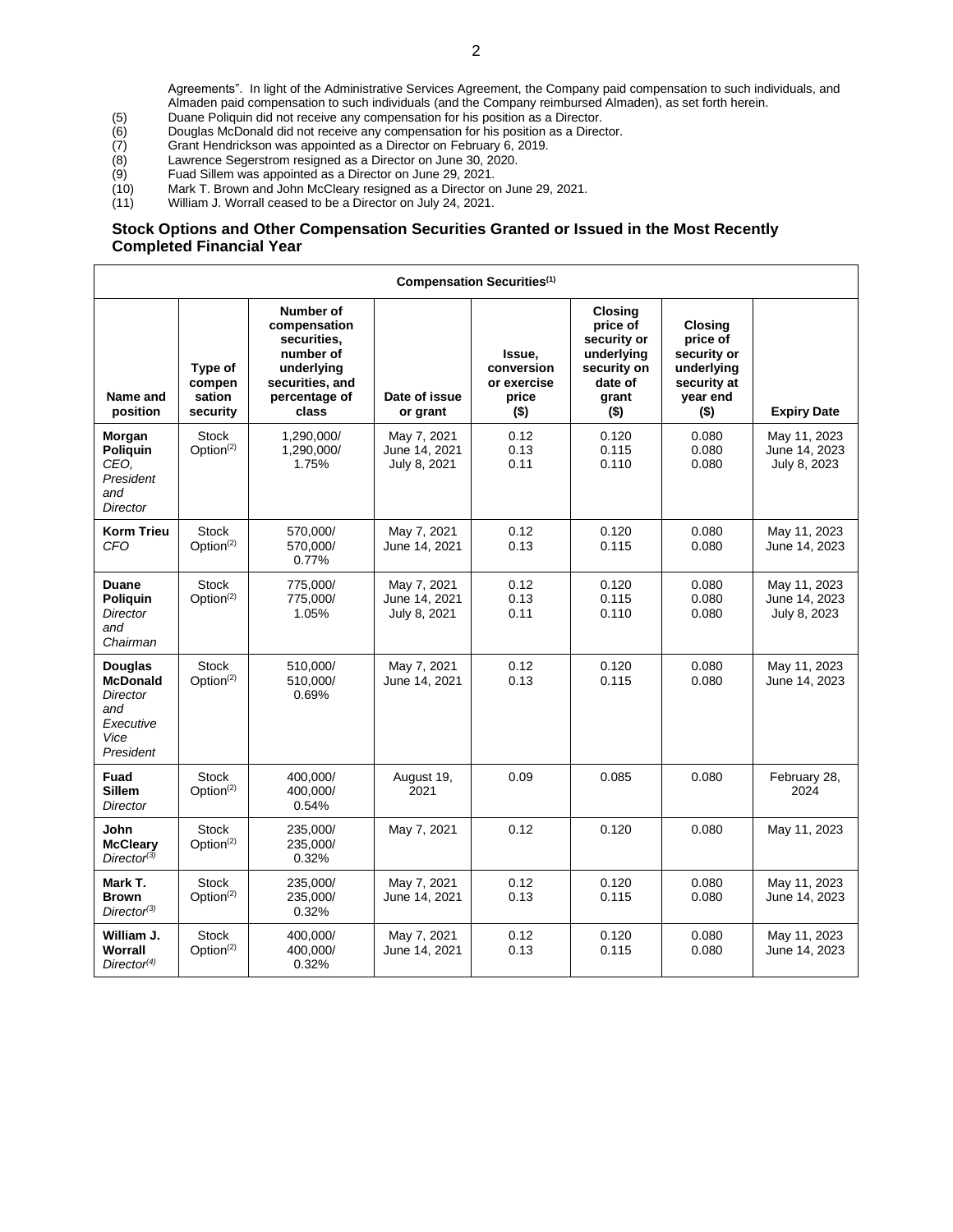#### **Notes:**

| I |  |
|---|--|
|   |  |

| Compensation Securities and Underlying Securities Held on the Last Day of the Most<br><b>Recently Completed Financial Year End</b> |                                                                                                                 |           |                                                                        |  |  |
|------------------------------------------------------------------------------------------------------------------------------------|-----------------------------------------------------------------------------------------------------------------|-----------|------------------------------------------------------------------------|--|--|
| Name and position                                                                                                                  | <b>Total number of</b><br>Type of<br>compensation<br>securities held<br>compensation<br>security<br>at year end |           | <b>Total number of</b><br>underlying<br>securities held at<br>year end |  |  |
| <b>Morgan Poliquin</b><br>CEO, President and Director                                                                              | <b>Stock Options</b>                                                                                            | 1,800,000 | 1,800,000                                                              |  |  |
| <b>Korm Trieu</b><br>CFO                                                                                                           | <b>Stock Options</b>                                                                                            | 600,000   | 600,000                                                                |  |  |
| <b>Duane Poliquin</b><br>Director and Chairman                                                                                     | <b>Stock Options</b>                                                                                            | 775,000   | 775,000                                                                |  |  |
| <b>Douglas McDonald</b><br>Director and Executive Vice<br>President                                                                | <b>Stock Options</b>                                                                                            | 600,000   | 600,000                                                                |  |  |
| <b>Grant Hendrickson</b><br><b>Director</b>                                                                                        | <b>Stock Options</b>                                                                                            | 400,000   | 400,000                                                                |  |  |
| <b>Fuad Sillem</b><br><b>Director</b>                                                                                              | <b>Stock Options</b>                                                                                            | 400,000   | 400,000                                                                |  |  |

(2) None of these compensation securities have been repriced, cancelled and replaced, had its term extended or otherwise been materially modified in the most recently completed financial year and there are no vesting provisions of these compensation securities nor any restrictions or conditions for converting, exercising or exchanging the compensation securities other than that they must be exercised within the time limited therefor.

During fiscal year 2021, no directors or NEOs exercised any compensation securities.

(3) Mark T. Brown and John McCleary resigned as a Director on June 29, 2021.<br>(4) William J. Worrall ceased to be a Director on July 24, 2021.

William J. Worrall ceased to be a Director on July 24, 2021.

#### **Stock option plans and other incentive plans**

The Company has a (2021) Stock Option Plan (the **"Plan"**) in place for the purpose of attracting and motivating directors, officers, employees and consultants of the Company and advancing the interests of the Company by affording such persons the opportunity to acquire an equity interest in the Company through rights granted under the Plan. The Plan is a "rolling" plan that provides that the aggregate number of shares reserved for issuance under it, and all of the Company's other previously established and outstanding incentive stock option plans or grants, is 10% of the Company's issued common shares at the time of the grant of a stock option under the Plan. There are no stock option agreements made outside of the Plan nor any plan providing for the grant of stock appreciation rights, deferred share units or restricted stock units nor any other incentive plan or portion of a plan under which awards are granted.

Under the Plan, the option exercise price must not be less than the closing price of the common shares on the TSX Venture Exchange (the **"Exchange"**) on the day immediately preceding the date of grant, less the applicable discount permitted by the policies of the Exchange. An option granted under the Plan must be exercised within the period permitted by the policies of the Exchange, which is currently a maximum of 10 years from the date of granting. Within this period, the Board of Directors of the Company may determine the limitation period during which an option may be exercised and, notwithstanding that none is required by the policies of the Exchange otherwise than for persons performing investor relations services because the Plan is a "rolling" plan, whether a particular grant will have a minimum vesting period. As a "rolling" plan, it requires yearly approval of the Exchange and shareholders and any amendment to the Plan other than for a limited number of circumstances will require the approval of the Exchange and may require shareholder approval. Management is proposing a new stock option plan for the Company in light of substantial changes made by the Exchange to its former Policy 4.4 – *Incentive Stock Options* (now, Policy 4.4 - *Security Based Compensation*) – see below under the heading "2022 Rolling Stock Option Plan") - and, at the Meeting, shareholders will be asked to approve the 2022 Rolling Stock Option Plan.

### **Employment, Consulting and Management Agreements**

The Company is party to an administrative services agreement (the **"Administrative Services Agreement"**) dated May 15, 2015, as amended December 16, 2015, with Almaden Minerals Ltd.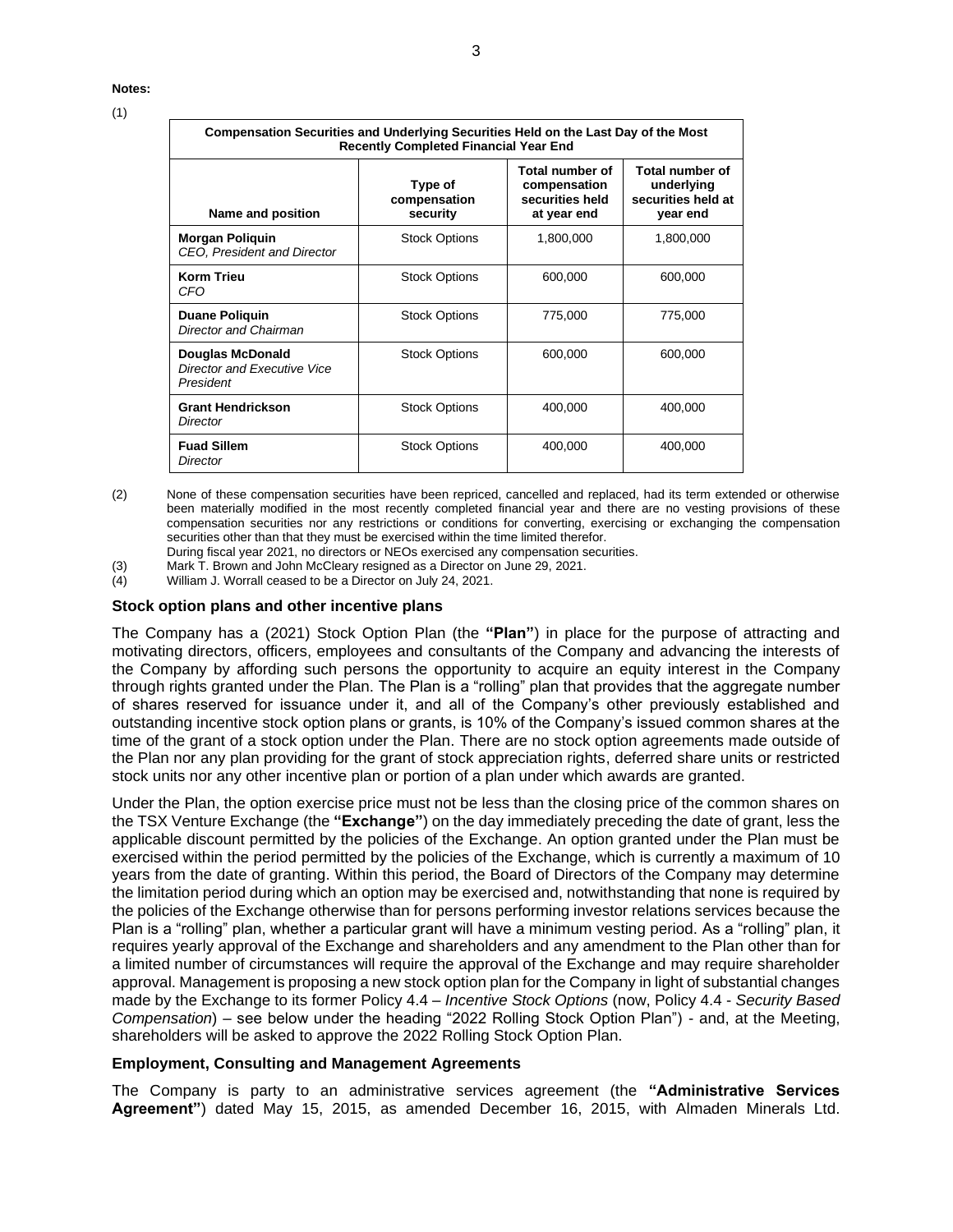("**Almaden**") pursuant to which Almaden is engaged and appointed the Company's sole and exclusive manager and provides office space, executive management, marketing support, technical oversight, and financial/corporate secretary duties, amongst other administrative services, billed on a monthly basis. Monthly billings are based on an allocation of approximately 27% (2020 – 60%) of the salary and employment expenses of existing Almaden staff (Chairman, President and CEO, Executive Vice President, CFO, Senior Geologist, Controller, Administrator, Marketing support) and 27% (2020 – 60%) of rent, or approximately \$35,000 (2020 - \$78,000) per month. The Administrative Services Agreement provides for adjustment of expenses and rent based on reasonable estimates of time allocation between the Company and Almaden (i.e., an exploration discovery by the Company could significantly change the proportion of executive time required to be spent on the Company). Any additional expenses (such as IT expenses, office supplies, etc.) are charged monthly at cost. The Administrative Services Agreement has an initial five year term, subject to automatic renewal annually thereafter (unless six months' advance notice of intent to terminate is given). The Administrative Services Agreement includes a Change of Control clause. If either party is subject to a Change of Control during the term of the Administrative Services Agreement, the Administrative Services Agreement shall automatically terminate within 48 hours of the Change of Control unless agreed to in writing by both parties. The target of the Change of Control shall then pay the other party \$2 million as compensation for the unplanned termination of Almaden's engagement and significant disruption to the Company's business. "**Change of Control**" means the date upon which, without the written concurrence of the target of the Change of Control, any person (as that term is defined in the *Securities Act* (British Columbia) makes and does not withdraw a take-over bid (as that term is defined in the *Securities*  Act (British Columbia)) or acquires, directly or indirectly, that number of common shares of the target which equals or exceeds twenty percent (20%) of the then issued common shares of the target. During the most recently completed financial year, compensation paid to the NEOs was paid by Almaden and charged back to the Company pursuant to the terms of the Administrative Services Agreement with the exception of grants of stock options by the Company.

Almaden is a reporting company whose shares are listed on the Toronto Stock Exchange and NYSE American. The NEOs and 3 of the 5 directors of the Company are officers and/or directors of Almaden.

#### **Oversight and Description of Director and Named Executive Officer Compensation**

The compensation committee of the Board of Directors (the **"Compensation Committee"**) exercises general responsibility regarding overall compensation of NEOs and directors of the Company. In assessing the compensation of its NEO's, including the CEO and the CFO, the Company does not have in place any formal compensation objectives, criteria or analysis; instead, it relies mainly on Board discussion. The Company's compensation policy with respect to NEO's is designed to recognize and reward individual performance and the specific roles and responsibilities of different executive positions as well as to provide a competitive level of compensation. The Company does not have a pension plan or any other form of retirement compensation.

The Company's compensation plan consists of (i) base salary, (ii) a discretionary bonus plan, and (iii) stock options. The Compensation Committee and the Board of Directors is aware that Canadian Securities Administrators regard incentive stock options as compensation in the year of grant. The Company believes the elements and objectives of its compensation practices are consistent with the intent of the objectives of the regulators and necessary in a competitive market for qualified personnel.

Base salaries for NEO's of the Company are evaluated and established to retain executives with experience and skills required to achieve strategic and organizational goals. In the past, base salaries have been reviewed in connection with similar industry and size companies and current market demands for skilled personnel. Subsequent individual and corporate performance are also taken into account.

Incentive bonuses, in the form of cash payments, are designed to add a variable component of compensation based on Company and individual performance for NEOs. Cash incentive bonuses are awarded to NEOs based on performance, attainment of strategic objectives, development of project objectives, and the operating performance of assets related to the fiscal year. Cash flow objectives and reserve growth objectives were considered in the context of available capital and a changing regulatory environment.

Director compensation for non-NEO directors has been made in the form of directors' fees proposed by management and discussed by the Board at the inception of the years presented. The amounts determined have been made on the basis of the remuneration designed to cover attendance at meetings, principally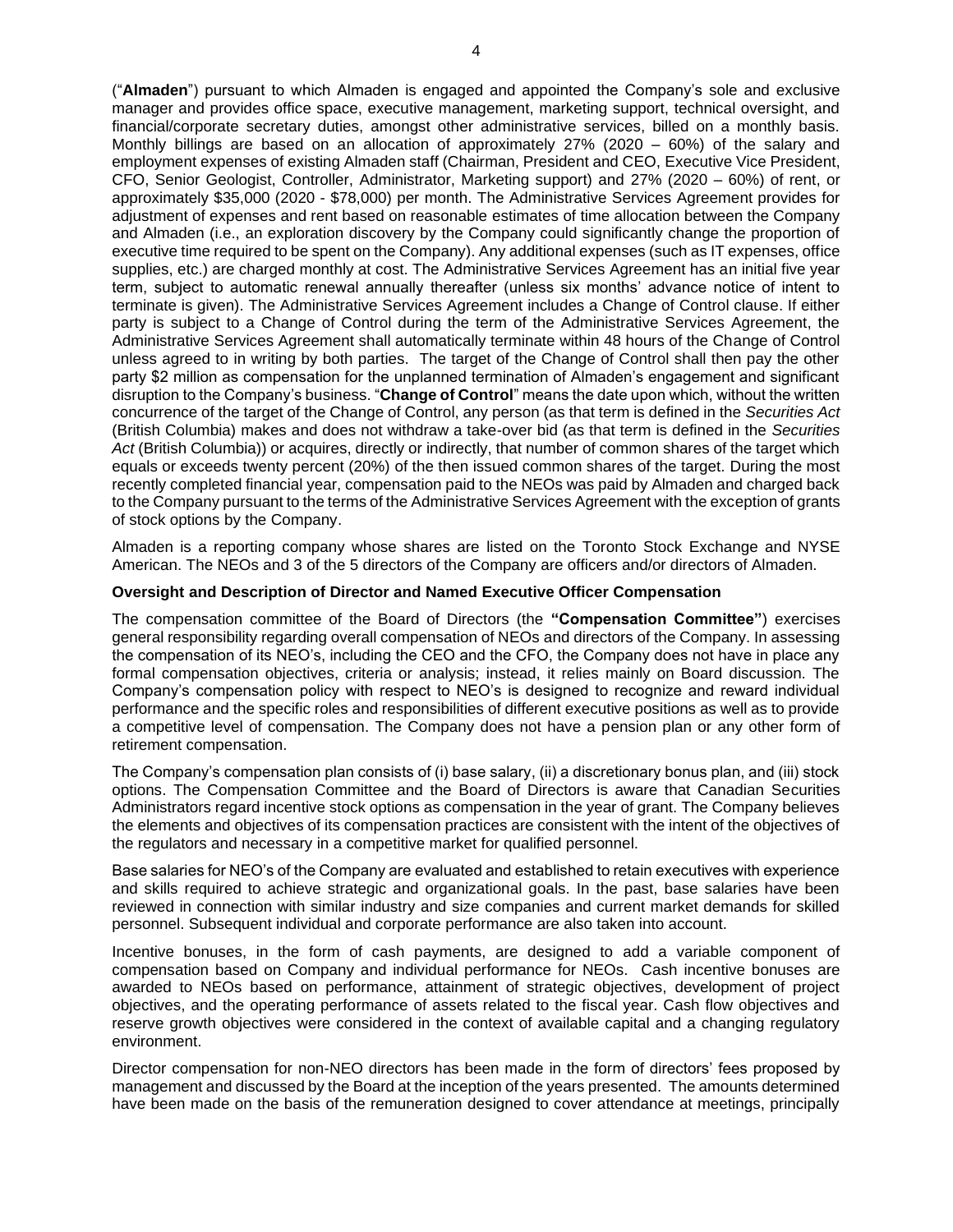for meetings regularly scheduled for each year. Non-NEO directors have not been awarded non-equity incentive compensation for the years presented. From time to time, the Board has elected not to take the recommendations of management in the case of non-NEO directors' fees.

It is the Company's intent for stock options to continue to be the principal form of long-term variable compensation incentive. Implementation of a new Stock Option Plan and amendments to the existing incentive Stock Option Plan are the responsibility of the Compensation Committee. The Company takes into consideration outstanding options in granting new options. The amounts of options granted are related to individual performance and are used as incentives to attract, retain and motivate highly qualified individuals.

Based on the recommendations of the Compensation Committee, the Board of Directors determines the compensation in the form of stock options to its NEO's, as well as to its directors. Stock options are granted in accordance with the Company's shareholder and TSX Venture Exchange approved current Stock Option Plan at an exercise price of not less than the closing price on the TSX Venture Exchange of the Common Shares on the date of the grant of such options, less permitted discount, if any. The current Stock Option Plan provides that the aggregate number of Common Shares subject to options under the Stock Option Plan shall not exceed 10% of the Common Shares issued and outstanding of the Company. The normal term of the options is two years from the date of grant. In the event of death of an optionee, the optionee's estate may exercise options held by the deceased optionee for a period of 12 months following the date of death or the expiry date, whichever is earlier, and in the event of permanent disability of an optionee, such optionee may exercise options held by such optionee for a period of 6 months after the date of permanent disability or the expiry date, whichever is earlier, and if an optionee's employment, office, term as a director or engagement as a consultant is ended or expires otherwise than by termination for cause or by removal, such optionee may exercise options held by such optionee for a period of 30 days following the effective date of such resignation or the expiry date, whichever is earlier.

### **Pension Disclosure**

The Company does not provide a pension to a director or named executive officer.

## **SECURITIES AUTHORIZED FOR ISSUANCE UNDER EQUITY COMPENSATION PLANS**

The following table sets out the number of the Company's Common Shares to be issued and remaining available for future issuance under the Company's shareholder and TSX Venture Exchange approved current Stock Option Plan and individual stock option grants outside the Company's current Stock Option Plan at the end of the Company's most recently completed financial year:

| As at Year End<br>December 31, 2021                           | Number of securities to<br>be issued upon<br>exercise of outstanding<br>options, warrants and<br>rights | Weighted-average<br>exercise price of<br>outstanding options,<br>warrants and rights | <b>Number of securities</b><br>remaining available for future<br>issuance under equity<br>compensation plans<br>(excluding securities reflected<br>in column (a)) |  |
|---------------------------------------------------------------|---------------------------------------------------------------------------------------------------------|--------------------------------------------------------------------------------------|-------------------------------------------------------------------------------------------------------------------------------------------------------------------|--|
| <b>Plan Category</b>                                          | (a)                                                                                                     | (b)                                                                                  | (c)                                                                                                                                                               |  |
| Equity compensation plans<br>approved by security holders     | 6,326,000 Common<br>Shares                                                                              | \$0.13                                                                               | 1,056,903 Common Shares                                                                                                                                           |  |
| Equity compensation plans not<br>approved by security holders | Nil                                                                                                     | Nil                                                                                  | Nil                                                                                                                                                               |  |
| Total                                                         | 6,326,000 Common<br><b>Shares</b>                                                                       | \$0.13                                                                               | 1,056,903 Common Shares                                                                                                                                           |  |

Note:

(1) The Company's current Stock Option Plan limits the number of option shares to 10% of the total number of issued Common Shares.

# **INDEBTEDNESS OF DIRECTORS AND EXECUTIVE OFFICERS**

None of the current or former directors, executive officers or employees of the Company or any of its subsidiaries, no proposed nominee for election as a director of the Company, and no associate or affiliate of any of them is or has been indebted to the Company or any of its subsidiaries at any time since the beginning of the Company's most recently completed financial year nor has any such person been indebted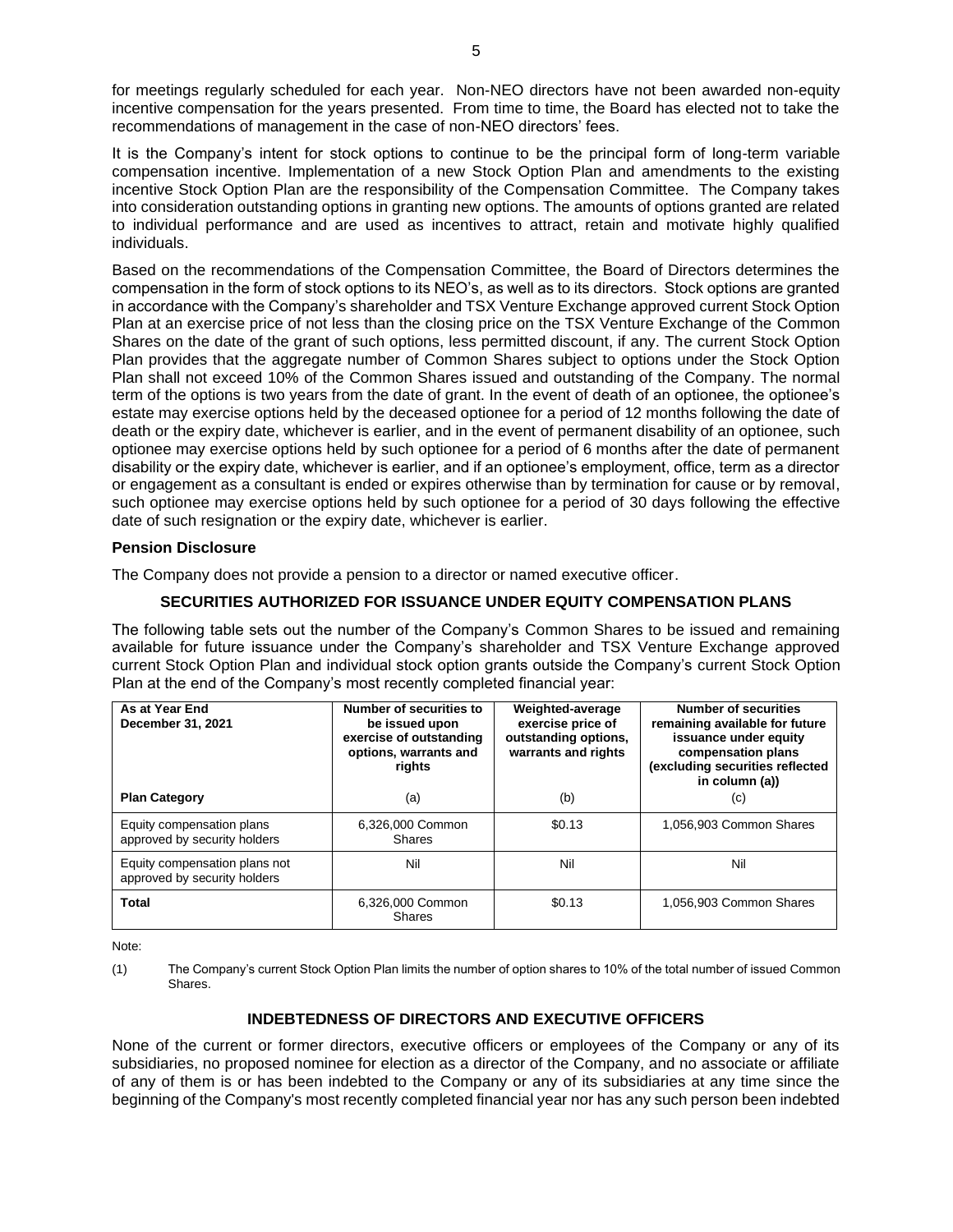to any other entity where such indebtedness is the subject of a guarantee, support agreement, letter of credit or similar arrangement or understanding provided by the Company.

## **CORPORATE GOVERNANCE**

National Policy 58-201 *Corporate Governance Guidelines* establishes corporate governance guidelines (the "**Guidelines**") which apply to all public companies in Canada. National Instrument 58-101 *Disclosure of Corporate Governance Practices* ("**NI 58-101**") requires issuers to disclose their governance practices in accordance with NI 58-101. The Company is a "venture issuer" within the meaning of NI 58-101. The Company has reviewed its own corporate governance practices in light of the Guidelines and, as prescribed in NI 58-101, discloses below its corporate governance practices.

### *The Board*

The board of directors of the Company (the "**Board**") is currently comprised of 5 directors. Messrs. Hendrickson and Sillem are considered to be "independent" directors for the purposes of NI 58-101. Messrs. D. Poliquin, M. Poliquin and D. McDonald are not independent as they have been determined to have a material relationship with the Company.

Certain of the directors are directors of other reporting issuers (or the equivalent) in Canada or foreign jurisdictions, as set out below:

| <b>Director</b>          | Name of Issuer(s)                                    |
|--------------------------|------------------------------------------------------|
| Duane Poliquin           | Almaden Minerals Ltd. and Almadex Minerals Ltd.      |
| Morgan Poliquin          | Almaden Minerals Ltd. and Almadex Minerals Ltd.      |
| Douglas McDonald         | Almadex Minerals Ltd.                                |
| <b>Grant Hendrickson</b> | Mineral Hill Industries Ltd. and Makara Mining Corp. |

The Company's independent directors are not expected to hold regularly scheduled meetings at which nonindependent directors and members of management are not in attendance. In order to facilitate open and candid discussion among independent directors, from time to time as circumstances dictate, the nonindependent directors and any representatives of management in attendance at meetings of the Board are expected to be excused.

The Board is of the view that appropriate structures and procedures are in place to allow the Board to function independently of management while continuing to provide the Company with the benefit of having a chairman with extensive experience and knowledge of the Company's business.

#### Mandate of the Board

The mandate of the Board is to supervise the management of the business and affairs of the Company and to act with a view to the best interests of the Company. In fulfilling its mandate, the Board, among other matters, is responsible for:

- (a) adopting a strategic planning process and approving, on at least an annual basis, a strategic plan, taking into account the risk and opportunities of the Company's business;
- (b) identifying the principal risks of the Company's business and implementing appropriate systems to manage such risks;
- (c) satisfying itself, to the extent reasonably feasible, of the integrity of the CEO and other executive officers (if any) and ensuring that all such officers create a culture of integrity throughout the Company and developing programs of succession planning (including appointing, training and monitoring senior management);
- (d) creating the Company's internal control and management information systems and creating appropriate policies for matters including communications, securities trading, privacy, audit, whistleblowing and codes of ethical conduct;
- (e) managing its affairs including selecting its Chair, nomination of candidates for election to the Board, constituting committees of the Board and determining director compensation; and
- (f) engaging any necessary internal and/or external advisors.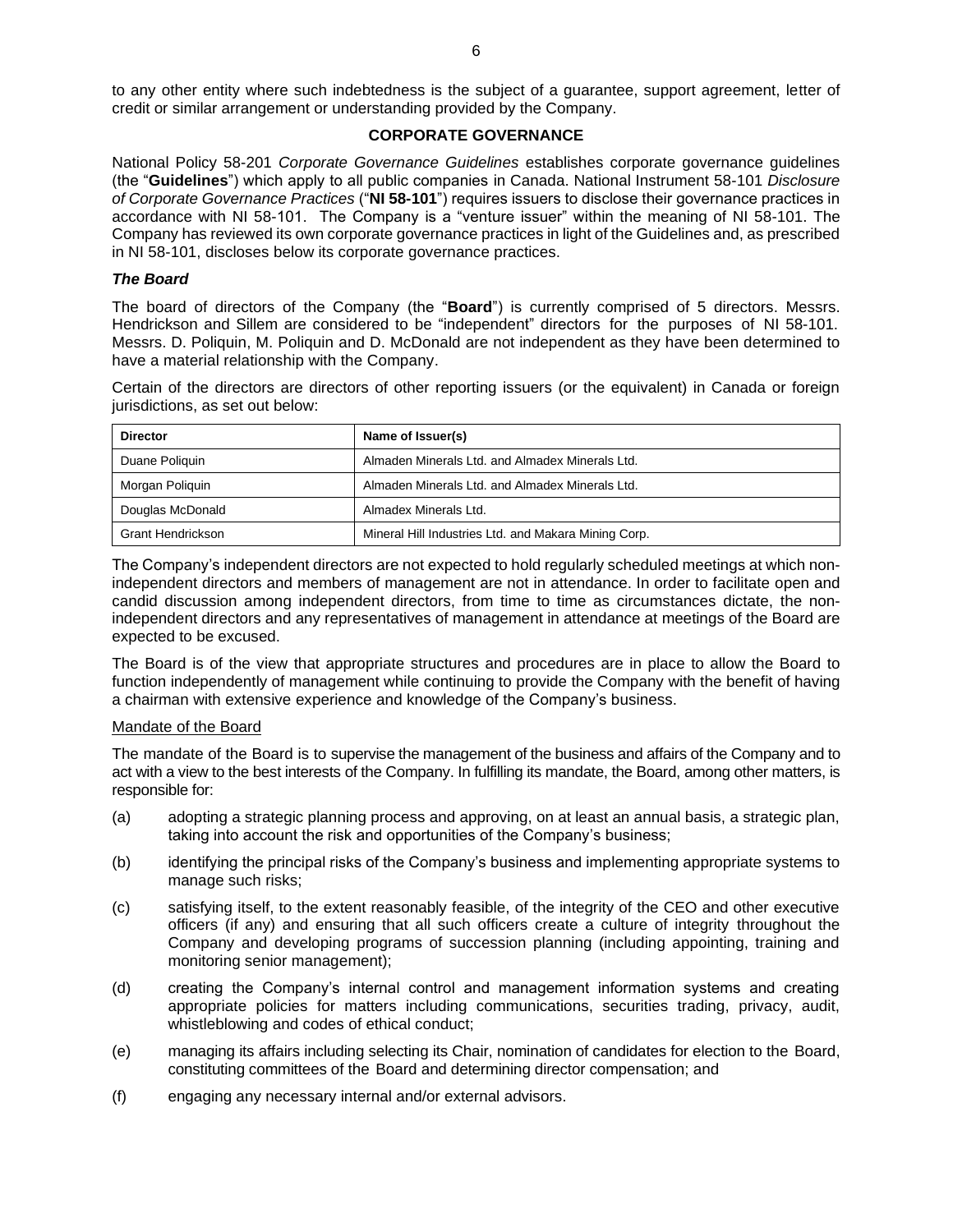## Position Descriptions

The Board has approved written position descriptions for the Company's Chair of the Board and the Company's CEO and CFO**.**

### Orientation and Continuing Education and Nomination of Directors

The Board has appointed the Nomination and Corporate Governance Committee comprised of a majority of independent directors. The mandate of this committee includes the following duties and responsibilities:

- (a) recommend to the Board written mandates or terms of reference for the Board and for each of the Committees of the Board, and a Code of Business Ethics for all directors, officers and employees of The Company;
- (b) review the composition and size of the Board and its Committee structure and make recommendations to the Board for changes;
- (c) recruit new directors, develop lists of candidates, interview and recommend new directors to the Board; and
- (d) recommend to the Board an orientation and education program for new directors.

### Ethical Business Conduct

The Board's responsibilities are governed by the *Business Corporations Act* (British Columbia), the Articles of the Company, the mandate of the Board and the various codes of conduct adopted by the Board. The Board has adopted a Code of Business Conduct and Ethics for Directors, a Code of Business Ethics applicable to all employees, officers and consultants of the Company, a Securities Trading Policy relating to trading and confidentiality obligations of employees, officers and directors of the Company, and a Whistleblower Policy. In addition the CEO and CFO of the Company specifically acknowledge the obligation to adhere to and advocate the establishment of standards reasonably necessary to deter wrongdoing and to promote full, fair, timely and understandable disclosure in reports and documents that the Company files with, or submits to, securities regulators and in other public communications made by the Company, compliance with the laws, rules and regulations of federal, provincial and local governments and other appropriate regulatory agencies, and prompt reporting to the Company's Audit Committee of any violation of this code of which the CEO or CFO have actual knowledge.

### Board Nomination

The Board is responsible for approving directors for nomination and election and filling vacancies among the directors. In connection with the nomination or appointment of individuals as directors, the Board will consider the competencies and skills required by the Board, the competencies and skills of the existing directors and the appropriate size of the Board. In all cases the Board will consider the recommendations of the Nomination and Corporate Governance Committee and the Compensation Committee. The Nomination and Corporate Governance Committee and the Compensation Committee are composed of a majority of independent directors.

#### **Assessments**

Pursuant to its mandate, the Nomination and Corporate Governance Committee established and administers a process for assessing the effectiveness of the Board as a whole, the committees of the Board, the Chair of the Board, the committee chairs and individual directors. The Nomination and Corporate Governance Committee reports regularly to the Board on all of its activities and findings.

### Director Term Limits and Other Mechanisms of Board Renewal

The Company has not adopted term limits or other mechanisms for board renewal. Given the composition of the Board, the Company does not consider it is yet appropriate to force any term limits or other mechanisms of board renewal at this time.

### Policies Regarding the Representation of Women on the Board

The Company plans to formulate a written policy with respect to the identification and nomination of women directors (the "**Diversity Policy**"). The Diversity Policy will require that the Board consider diversity on the Board from a number of aspects, including but not limited to gender, age, ethnicity and cultural diversity. In addition, when assessing and identifying potential new members to join the Board or the Company's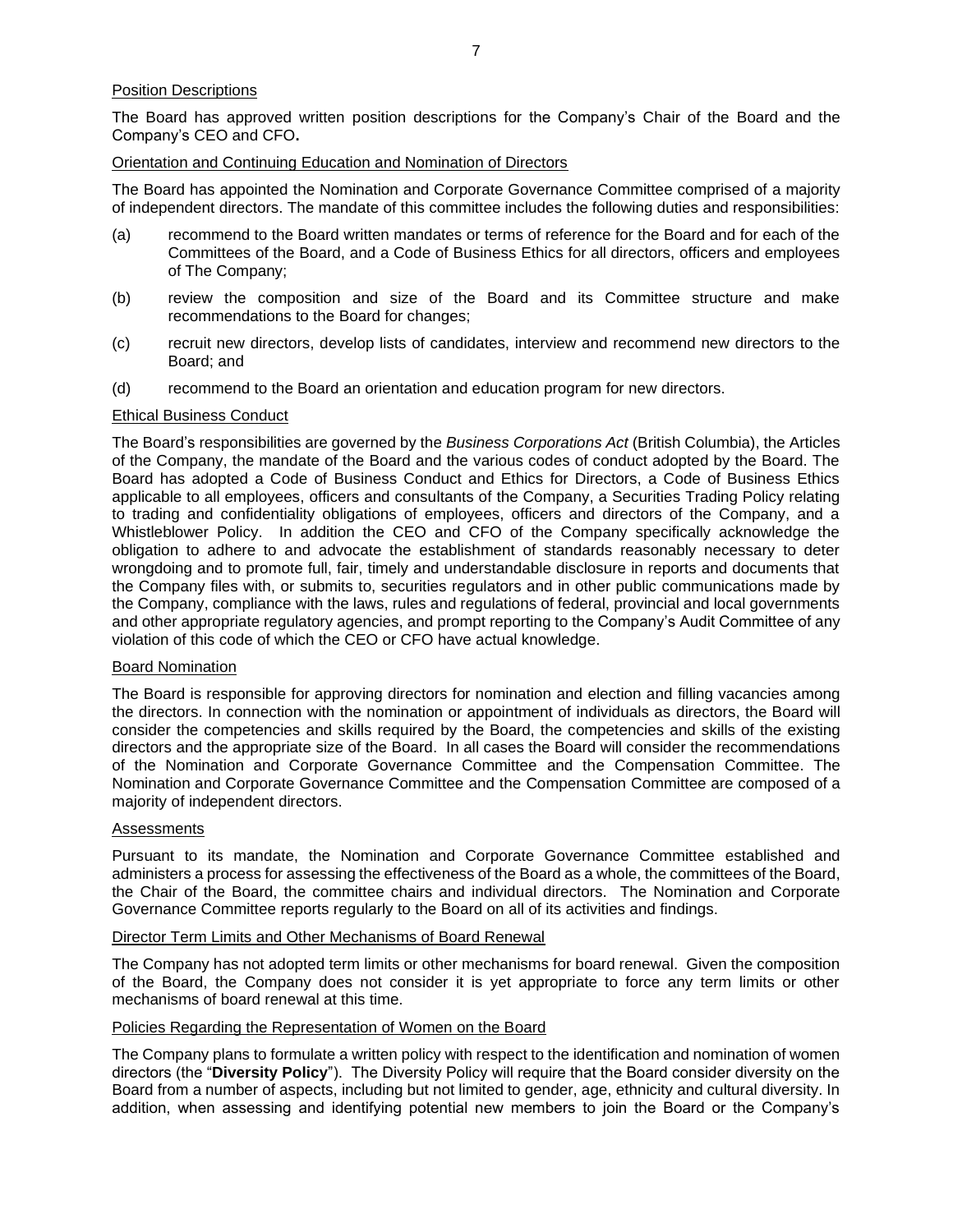executive team, the Board shall consider the current level of diversity on the Board and the executive team. As the Diversity Policy has not yet been adopted, the Company is not yet able to measure its effectiveness.

### Consideration of the Representation of Women in the Director Identification and Selection Process

Pursuant to the Diversity Policy, the Board will consider and evaluate the representation of women on the Board when identifying and nominating candidates for election and re-election to the Board. The Company will focus its search for new directors purely based on the qualification of potential candidates, regardless of their gender.

### Consideration of the Representation of Women in Executive Officer Appointments

Pursuant to the Diversity Policy, the Board will consider and evaluate the representation of women in the Company's executive officer positions when identifying and nominating candidates for appointment as executive officers. The Company will focus its search for new executive officers purely based on the qualification of potential candidates, regardless of their gender.

### Targets Regarding the Representation of Women on the Board and in Executive Officer Positions

The Company has not established a target for the representation of women on the Board or in executive officer positions of the Company by a specific date. The Company does not think it is appropriate to set targets because the Company focuses its search for new directors and executive officers purely based on the qualification of potential candidates, regardless of their gender.

#### Number of Women on the Board and in Executive Officer Positions

As at the date of this Information Circular, none of the Company's directors are women. As at the date of this Information Circular, none of the executive officers of the Company are women.

### **Environmental and Social**

The Company is aware of the increasing focus on environmental and social issues, and continues to place great importance on these areas. To date, the Board has tracked these subjects through regular updates by management throughout the year. The Board believes that its existing reporting standards are both effective and appropriate to the Company's size and business operations. As the Company's El Cobre Project continues exploration, the Board may consider more formal structures to monitor and provide guidance on the environmental and social aspects relating to the El Cobre Project.

### **Nomination and Corporate Governance Committee**

The Company has formed the Nomination and Corporate Governance Committee comprised of Grant Hendrickson, Fuad Sillem and Morgan Poliquin. Grant Hendrickson and Fuad Sillem are independent within the meaning of National Instrument 58-101. In accordance with its mandate, the Nomination and Corporate Governance Committee is expected to:

- (a) recommend to the Board written mandates or terms of reference for the Board and for each of the Committees of the Board, and a Code of Business Ethics for all directors, officers and employees of the Company;
- (b) review the composition and size of the Board and its Committee structure and make recommendations to the Board for changes;
- (c) recruit new directors, develop lists of candidates, interview, and recommend new directors to the Board;
- (d) recommend to the Board an orientation and education program for new directors;
- (e) report to the Board, in the manner and to the extent the Committee deems appropriate, on the effectiveness of the performance of the Board as a whole, the Committees of the Board and the contribution of individual directors, including specifically reviewing areas in which the Board's effectiveness may be enhanced taking into account the suggestions of all directors, the Guidelines and rules which are in effect by regulatory bodies or other sources which the Committee deems appropriate;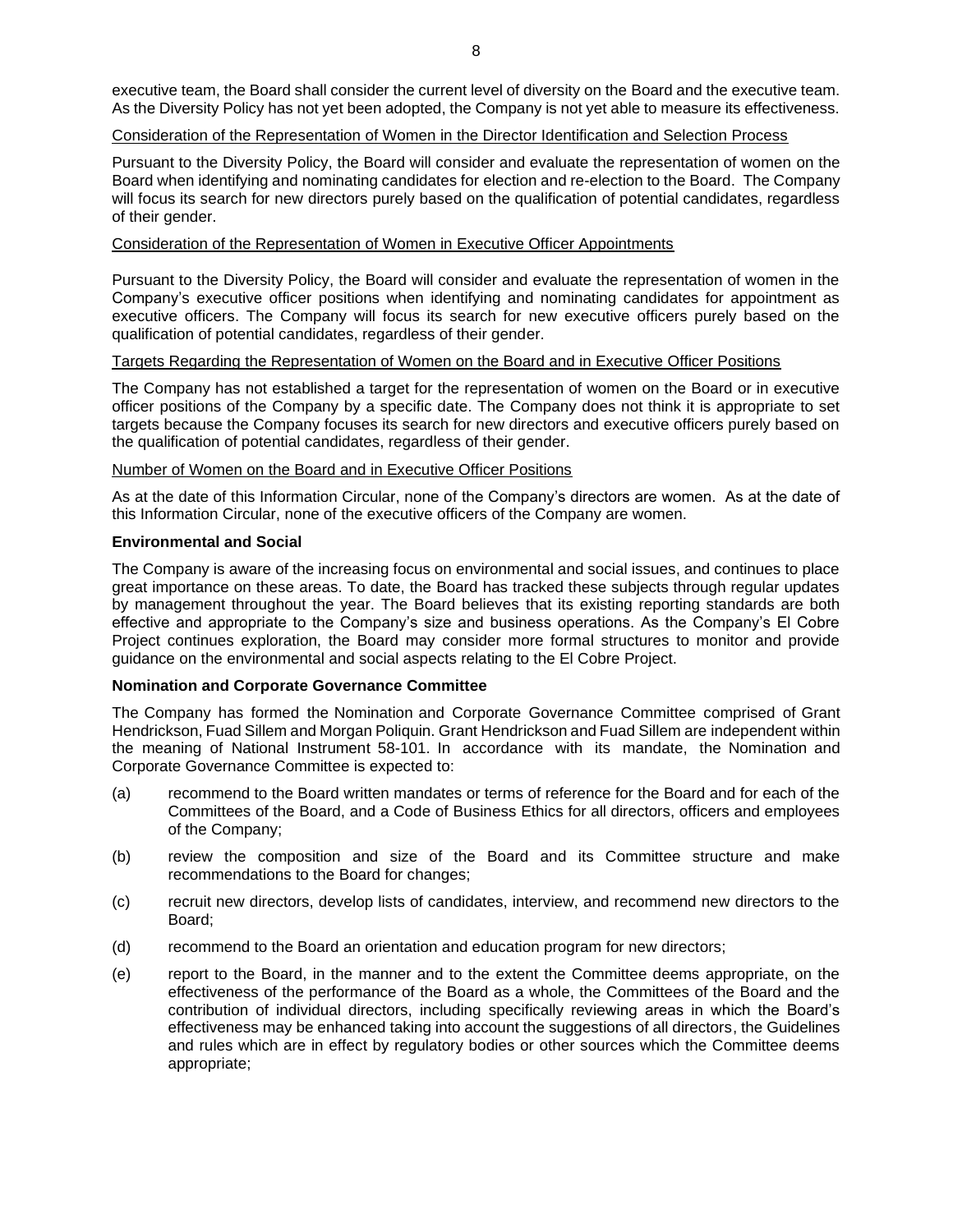- (f) recommend to the Board the approval of the engagement of any outside expert by a director at the expense of the Company when that is appropriate and necessary for the purpose of allowing that director to discharge his duties and responsibilities;
- (g) review related-party transactions to ensure that the Company's interests are protected and that they are appropriately disclosed, where required, in external documents;
- (h) review and recommend disclosure describing the governance of the Company included in any annual Information Circular or Annual Report;
- (i) establish guidelines for corporate disclosures in news releases that enhance their credibility and impact and monitor adherence thereto, other than those disclosures reviewed by the Audit Committee; and
- (j) undertake other assignments related to corporate governance that may be requested by the Board.

### *Compensation Committee*

The Company has formed a Compensation Committee comprised of Grant Hendrickson, Fuad Sillem and Duane Poliquin. Grant Hendrickson and Fuad Sillem are independent within the meaning NI 58 – 101. In accordance with its mandate, the Compensation Committee is expected to:

- (a) review the Company's overall compensation strategy and objectives;
- (b) review and assess the CEO's performance against pre-agreed objectives and recommend to the Board the compensation of the CEO (in each case, without the CEO being present during the deliberations and vote);
- (c) review performance assessments of the Company's other officers and, upon the advice of the CEO, recommend to the Board the compensation of the officers;
- (d) review and recommend to the Board policies related to providing the Company stock to executives and employees (e.g., stock option plan, share purchase plan);
- (e) review executive appointments, employment agreements and terminations;
- (f) review senior management succession plans and participate in the recruitment of executives, especially succession to the CEO;
- (g) review and recommend to the Board the amount and form of directors' compensation; and
- (h) review and recommend the disclosures describing executive compensation and development.

### *Other Committees*

The Company has only the 3 committees, namely: Audit Committee, Compensation Committee and the Nomination and Corporate Governance Committee.

### **AUDIT COMMITTEE**

#### Audit Committee Charter

The full text of the charter of the Audit Committee is attached to this Information Circular as Schedule "A" of the Information Circular.

#### Summary

The primary function of the Audit Committee is to assist the Board in fulfilling its oversight responsibilities, primarily through overseeing management's conduct of the Company's accounting and financial reporting process and systems of internal accounting and financial controls; selecting, retaining and monitoring the independence and performance of the Company's external auditor, including overseeing the audits of the Company's financial statements, and approving any non-audit services; and providing an avenue of communication among the external auditor, management and the Board.

#### Composition of the Audit Committee

The Audit Committee is comprised of Grant Hendrickson, Fuad Sillem and Douglas McDonald, each of whom is financially literate. Grant Hendrickson and Fuad Sillem are independent within the meaning of National Instrument 52-110 *Audit Committees*.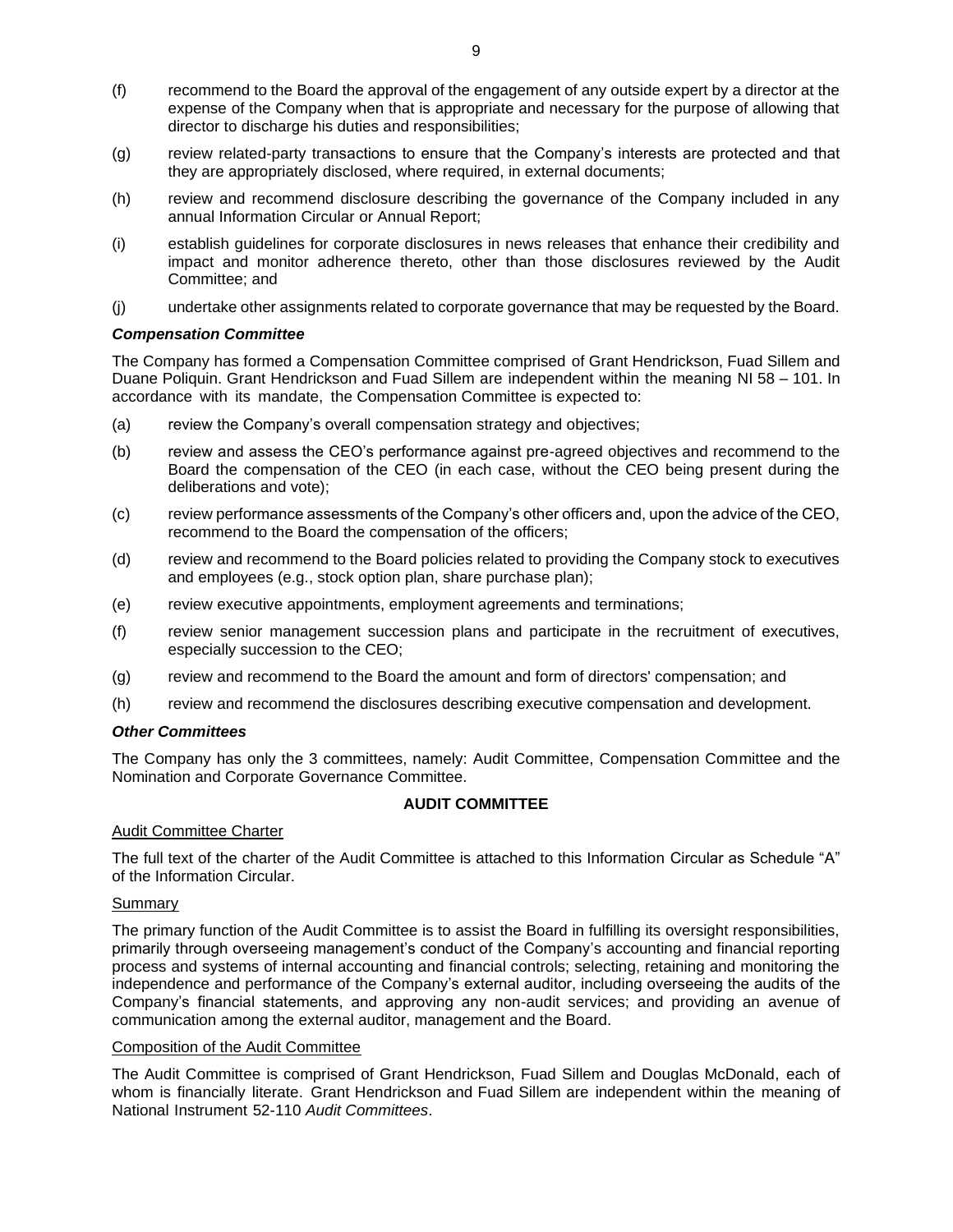### Relevant Education and Experience

Douglas McDonald has over two decades of experience in the resources and foreign trade and resource policy arenas. Prior to joining Azucar, Doug worked with an investment dealer where he advised numerous mineral resource companies regarding M&A opportunities, and assisted them in accessing the capital markets. He also spent five years as a Foreign Service officer with the Canadian government, where he focused on international trade issues, in particular in terms of their impact on the resources industry.

Doug graduated from the University of British Columbia with a Bachelor of Commerce degree and a Masters of Applied Science degree specializing in mineral economics.

Fuad Sillem has extensive corporate development experience in the mining industry and has worked for AIM, TSX and FTSE listed mining companies. Fuad is a founder and partner of Silvertree Partners, a London and Toronto based specialist corporate services provider to the natural resources industry. Prior to this, he spent over ten years with the Dragon Group, a leading mining finance, management and venture capital group which has incubated a number of mining projects in Africa, the FSU and Latin America. Mr Sillem has a BA in International Business from Regents University London and is a member of the CFA society of the UK and the Society of Mining and Metallurgy.

Grant Hendrickson served as Chief Geophysicist with Ivanhoe Mines Mongolia Inc. from 2002-2008, where he held overall responsibility for the geophysical work which played an important role in the discovery of the Oyu Tolgoi deposit. The main part of this very large porphyry Copper/Gold system was found at depths greater than a kilometre, and geophysics played a leading role in the discovery. From 2008 to 2016, Mr. Hendrickson was the Director of Exploration with Goviex Gold Inc., Ibex Mongolia, and High Power Ventures Mongolia. Prior to his work with Ivanhoe, Mr. Hendrickson was Managing Director of Delta Geoscience Ltd. from April 1986 to January 2005, and Director and Co-Founder of Praxis Goldfields Inc (2000-2007).

#### External Auditor Service Fees

#### *Audit Fees*

For the year ended December 31, 2021, the Company's external auditor, Davidson & Company LLP, charged the Company \$31,500 including sales tax for audit fees.

#### *Audit Related Fees*

For the year ended December 31, 2021, the Company's external auditor, Davidson & Company LLP, charged the Company \$4,095 including sales tax for audit related fees.

### *Tax Fees*

For the year ended December 31, 2021, the Company's external auditor, Davidson & Company LLP, charged the Company \$Nil including sales tax for tax services.

#### *All Other Fees*

For the year ended December 31, 2021, the Company's external auditor, Davidson & Company LLP, charged the Company \$434 including sales tax for other fees regarding the Canadian Public Accountability Board.

The Company, as a "venture issuer", is relying on the exemption in section 6.1 of National Instrument 52- 110 *Audit Committees*.

### **INTEREST OF INFORMED PERSONS IN MATERIAL TRANSACTIONS**

Except as otherwise disclosed herein, no: (a) director, proposed director or executive officer of the Company; (b) person or company who beneficially owns, or controls or directs, directly or indirectly, common shares, or a combination of both, carrying more than ten per cent of the voting rights attached to the outstanding common shares of the Company (an "**Inside**r"); (c) director or executive officer of a person or company that is itself an Insider or subsidiary of the Company; or (d) any associate or affiliate of any of the foregoing, has had any material interest, direct or indirect, in any transaction since the commencement of the Company's most recently completed financial year, or in any proposed transaction that has materially affected or would materially affect the Company, except with respect to an interest arising from the ownership of Common Shares of the Company where such person or company will receive no extra or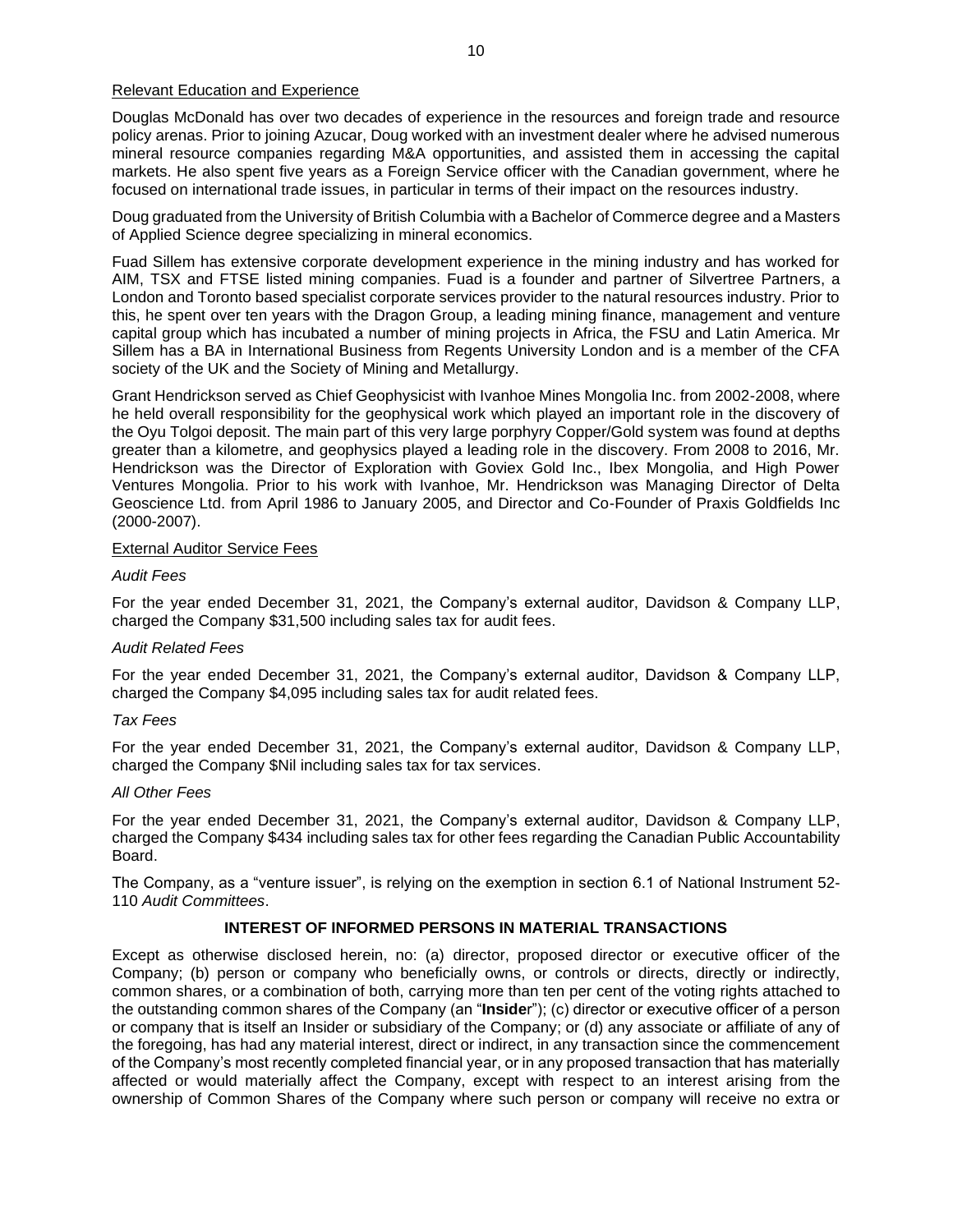special benefit or advantage not shared on a pro-rata basis by all holders of Common Shares of the Company.

### **MANAGEMENT CONTRACTS**

Except as provided in the Administrative Services Agreement with Almaden described above under the heading Statement of Executive Compensation – Employment, Consulting and Management Agreements, there are no management functions of the Company that are, to any substantial degree, performed other than by the directors or executive officers of the Company.

## **INTEREST OF CERTAIN PERSONS OR COMPANIES IN MATTERS TO BE ACTED UPON**

Except as otherwise set out herein, none of the directors or executive officers of the Company, no management proposed nominee for election as a director of the Company, none of the persons who have been directors or executive officers of the Company since the commencement of the Company's last financial year and no associate or affiliate of any of the foregoing has any material interest, direct or indirect, by way of beneficial ownership of securities or otherwise, in any matter to be acted upon at the Meeting.

# **PARTICULARS OF MATTERS TO BE ACTED UPON**

## **1. Appointment of Auditor**

Davidson & Company, LLP, Chartered Professional Accountants, (**"Davidson"**), was first appointed auditor of the Company effective October 9, 2015.

Shareholders will be asked to vote for the re-appointment of Davidson to serve as auditor of the Company for the Company's fiscal year ending December 31, 2022.

### **2. Election of Directors**

Each director of the Company is elected annually and holds office until the next Annual General Meeting of the shareholders unless that person ceases to be a director before then. **Unless such authority is withheld, the Management Appointees intend to vote the shares represented by proxy for the election of the nominees herein listed on any poll or ballot that may be called for.**

The Company's Articles include Advance Notice Provisions. The Advance Notice Provisions include a framework by which a deadline is fixed by which holders of record of the Company' s Common Shares must submit director nominations to the Company prior to any annual or special meeting of shareholders and sets forth the information that a shareholder must include in the timely notice to the Company's registered office for the notice to be in proper written form. Only persons who are nominated in accordance with the procedures in the Advance Notice Provisions are eligible for election as directors of the Company.

MANAGEMENT DOES NOT CONTEMPLATE THAT ANY OF THE NOMINEES HEREIN LISTED WILL BE UNABLE TO SERVE AS A DIRECTOR. IN THE EVENT THAT PRIOR TO THE MEETING ANY VACANCIES OCCUR IN THE SLATE OF NOMINEES HEREIN LISTED, IT IS INTENDED THAT DISCRETIONARY AUTHORITY SHALL BE EXERCISED BY THE MANAGEMENT APPOINTEES, IF NAMED IN THE PROXY, TO VOTE THE SHARES REPRESENTED BY PROXY FOR THE ELECTION OF ANY OTHER PERSON OR PERSONS AS DIRECTORS UNLESS THE SHAREHOLDER HAS SPECIFIED THAT THE SHARES REPRESENTED BY PROXY ARE TO BE WITHHELD FROM VOTING IN THE ELECTION OF DIRECTORS.

Management proposes that the number of directors for the Company be determined at five (5) for the ensuing year, subject to such increases as may be permitted by the Articles of the Company, and that each of the following persons be nominated for election as a director of the Company for the ensuing year. Information concerning these persons, as furnished by the individual nominees, is as follows: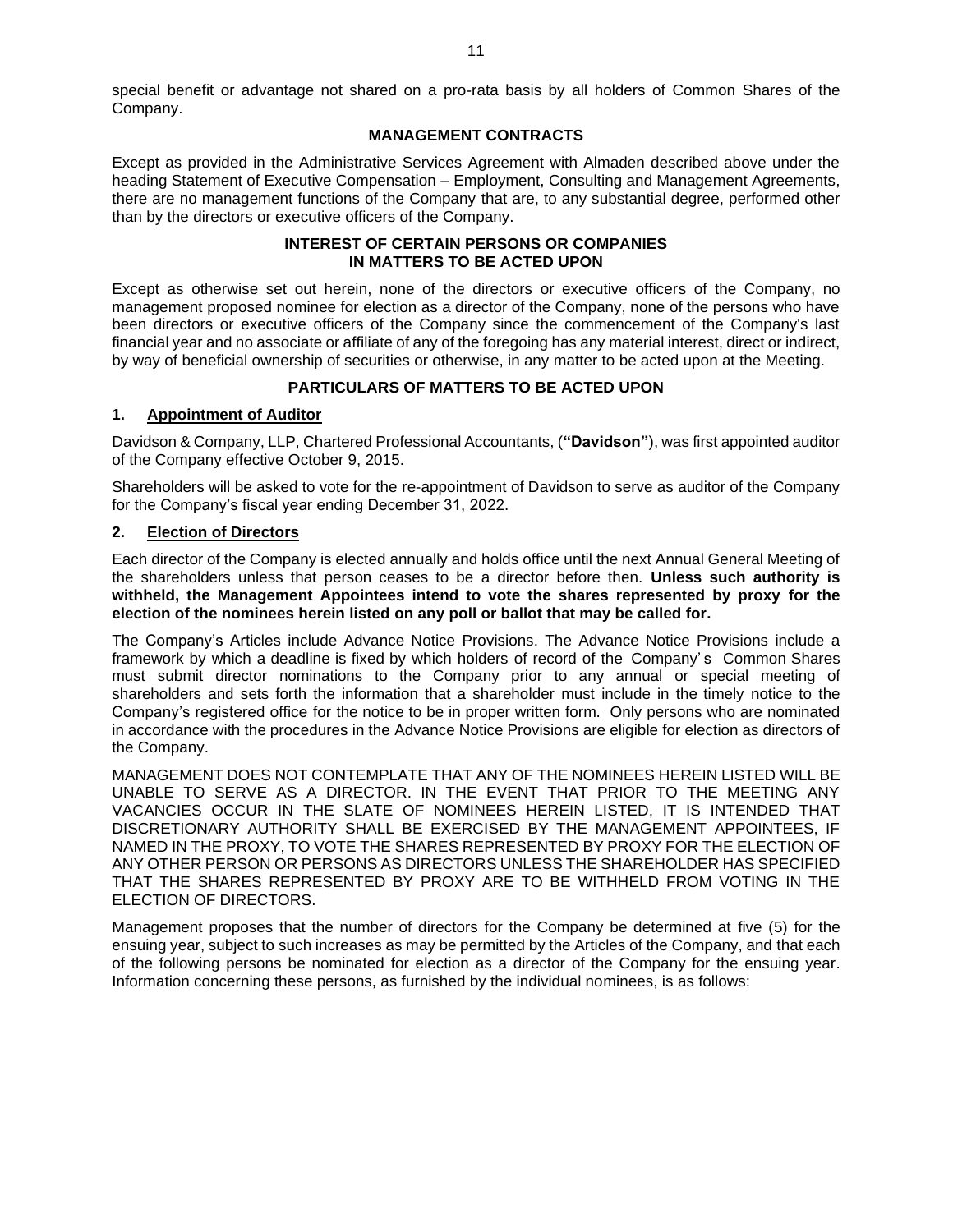| Name, Jurisdiction of Residence<br>and Present Office Held                                                     | <b>Director Since</b> | <b>Number of Shares</b><br><b>Beneficially Owned,</b><br>or Controlled<br>or Directed, Directly or<br>Indirectly, as at the Date of<br>this Information Circular <sup>(1)</sup> | <b>Principal Occupation</b><br>and if not at Present an<br><b>Elected Director,</b><br>Occupation during the<br>Past Five (5) Years                                                        |
|----------------------------------------------------------------------------------------------------------------|-----------------------|---------------------------------------------------------------------------------------------------------------------------------------------------------------------------------|--------------------------------------------------------------------------------------------------------------------------------------------------------------------------------------------|
| Duane Poliquin(3)<br>British Columbia, Canada<br>Chairman of the Board                                         | April 10, 2015        | 1,643,641                                                                                                                                                                       | Registered Professional Geological<br>Engineer; Chairman and Director of<br>the Company; and Chairman and<br>Director of Almaden Minerals Ltd. and<br>Almadex Minerals Ltd.                |
| Morgan Poliquin <sup>(4)</sup><br>British Columbia, Canada<br>President and CEO                                | April 10, 2015        | 1,616,188                                                                                                                                                                       | Registered Professional Geological<br>Engineer; President, CEO and<br>Director of the Company; and<br>President. CEO and Director of<br>Almaden Minerals Ltd. and Almadex<br>Minerals Ltd. |
| Douglas McDonald <sup>(2)</sup><br>British Columbia, Canada<br><b>Director and Executive Vice</b><br>President | May 14, 2015          | 284,200                                                                                                                                                                         | Director and Executive Vice President<br>of the Company and Almadex<br>Minerals Ltd. Executive Vice<br>President of Almaden Minerals Ltd.                                                  |
| Grant Hendrickson <sup>(2)</sup> (3) (4)<br>British Columbia, Canada                                           | February 6, 2019      | Nil                                                                                                                                                                             | Registered Professional Geologist,<br>Geophysicist                                                                                                                                         |
| Fuad Sillem $(2)(3)(4)$<br>London, England                                                                     | June 29, 2021         | Nil                                                                                                                                                                             | Partner, Silvertree Partners LLP, a<br>London-based specialist corporate<br>services provider for the natural<br>resources industry                                                        |

#### **Notes:**

(1) Does not include any securities that may be purchased under outstanding stock options held by the individual disclosed elsewhere herein nor any securities that may be purchased under outstanding share purchase warrants.

(2) Denotes member of the Audit Committee.<br>
(3) Denotes member of the Compensation Co

Denotes member of the Compensation Committee.

(4) Denotes member of the Nomination and Corporate Governance Committee.

To the knowledge of management of the Company, no proposed director (including any personal holding company of a proposed director):

- (a) is, as at the date of this Information Circular, or has been, within the preceding 10 years, a director, chief executive officer or chief financial officer of any company (including the Company) that,
	- (i) was subject to a cease trade or similar order (including a management cease trade order whether or not such person was named in the order) or an order that denied the relevant company access to any exemption under securities legislation, that was in effect for a period of more than 30 consecutive days (an **"Order"**) while the proposed director was acting in the capacity as director, chief executive officer or chief financial officer.
	- (ii) was subject to an Order that was issued after the proposed director ceased to be a director, chief executive officer or chief financial officer and which resulted from an event that occurred while that person was acting in the capacity as director, chief executive officer or chief financial officer;
- (b) is, as at the date of this Information Circular, or has been within the preceding 10 years, a director or executive officer of any company (including the Company) that, while that person was acting in that capacity, or within a year of that person ceasing to act in that capacity, became bankrupt, made a proposal under any legislation relating to bankruptcy or insolvency or was subject to or instituted any proceedings, arrangement or compromise with creditors or had a receiver, receiver manager or trustee appointed to hold its assets;
- (c) has, within the 10 years before the date of this Information Circular, become bankrupt, made a proposal under any legislation relating to bankruptcy or insolvency, or become subject to or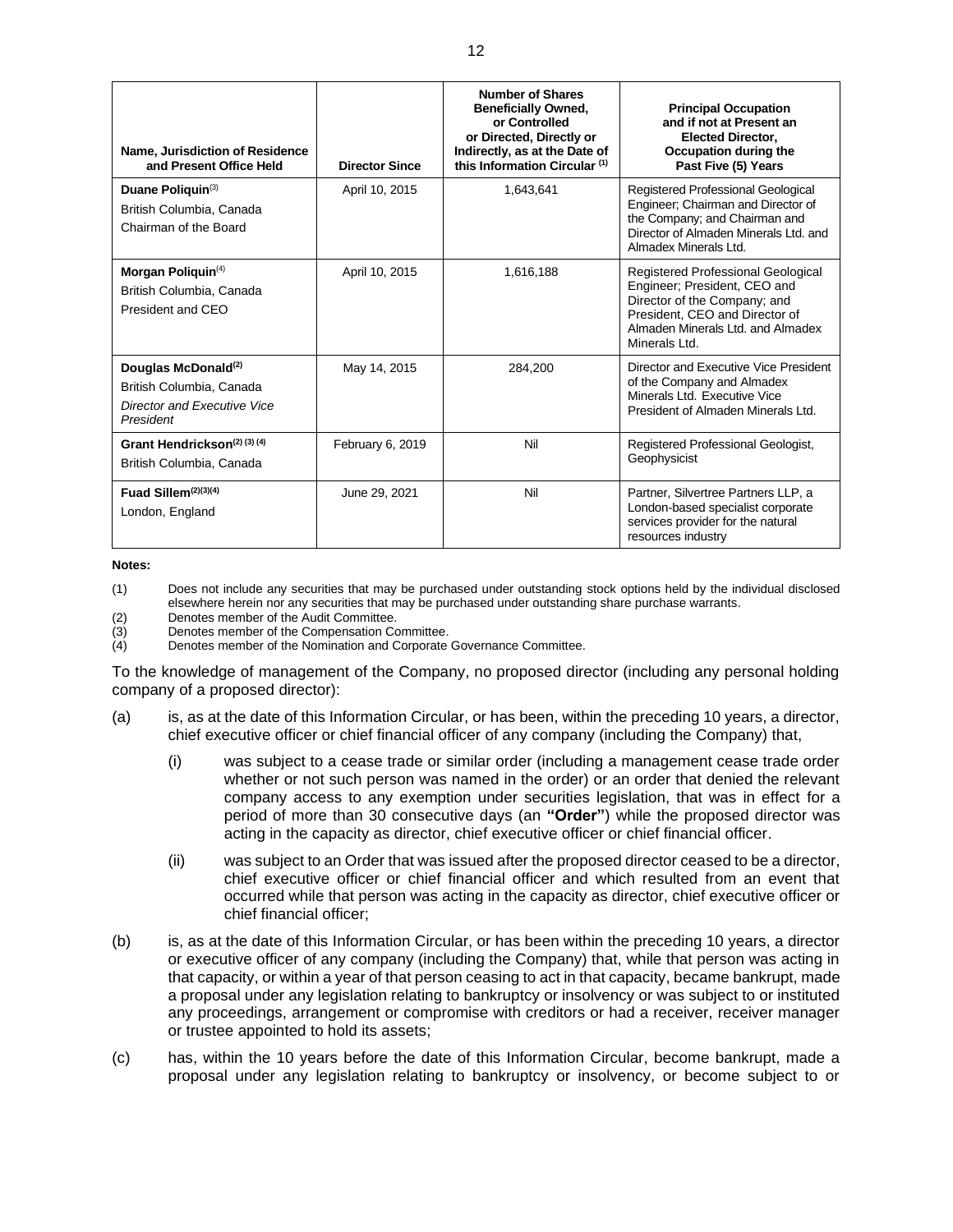instituted any proceedings, arrangement or compromise with creditors, or had a receiver, receiver manager or trustee appointed to hold the assets of the proposed director;

- (d) has been subject to:
	- (i) any penalties or sanctions imposed by a court relating to securities legislation or by a securities regulatory authority or has entered into a settlement agreement with a securities regulatory authority since December 31, 2000, or before December 31, 2000 the disclosure of which would likely be important to a reasonable security holder in deciding whether to vote for a proposed director; or
	- (ii) any other penalties or sanctions imposed by a court or regulatory body that would likely be considered important to a reasonable securityholder in deciding whether to vote for a proposed director; or
- (e) is to be elected under any arrangement or understanding between the proposed director and any other person or company, except the directors and executive officers of the Company acting solely in such capacity.

## **3. 2022 Rolling Stock Option Plan**

At the Meeting, the shareholders will be asked to approve the Company's proposed 2022 Rolling (up to 10%) Stock Option Plan (the **"2022 Plan"**). Policy 4.4 (the "**Policy**") of the TSX Venture Exchange (the **"Exchange"**) requires shareholder approval and acceptance for filing of the 2022 Plan by the Exchange at the time of its implementation and, because it is a "rolling up to 10%" stock option plan, yearly.

The principal purposes of the 2022 Plan are to provide the Company with the advantages of the incentive inherent in share ownership on the part of employees, officers, directors and consultants responsible for the continued success of the Company; to create in such individuals a proprietary interest in, and a greater concern for, the welfare and success of the Company; to encourage such individuals to remain with the Company; and to attract new employees, officers, directors and consultants to the Company. Furthermore, the 2022 Plan is expected to benefit shareholders by enabling the Company to attract and retain skilled and motivated personnel by offering such personnel an opportunity to share in any increase in value of the Common Shares resulting from their efforts.

The 2022 Plan is a "rolling up to 10%" plan that provides that the aggregate number of common shares of the Company ("**Common Shares**") reserved for issuance under it, and all of the Company's other Security Based Compensation Plans (as that term is defined in the Policy), in aggregate, is that number of Common Shares as is equal to 10% of the Company's issued Common Shares at the time of the grant of a stock option under the 2022 Plan or the date of issuance of any other Security Based Compensation (as that term is defined in the Policy) under any of such other Security Based Compensation Plans. As of the date of this Information Circular, the Company has no Security Based Compensation Plans other than the 2022 Plan and previously approved incentive stock option plans.

The persons eligible to be granted stock options under the 2022 Plan (the "**Eligible Persons**") are Directors, Officers (including, for purposes of National Instrument 45-106 – *Prospectus Exemptions*, Executive Officers), and Employees of the Company or of any of its subsidiaries (and issuers, all of the voting securities of which are beneficially owned by one or more Directors, Officers or Employees), Consultants and Management Company Employees (as all such terms are defined in the Policy).

Under the 2022 Plan, the Board of Directors of the Company (the "**Board**") has the authority to approve the grant by the Company of Options under the 2022 Plan, including the authority to:

- (i) determine the Employees, Officers, Directors, Consultants or Management Company Employees to whom Options will be granted, based on the eligibility criteria set out in the 2022 Plan;
- (ii) determine the terms and provisions of the agreement evidencing the Option grant (the "**Option Agreement**") which shall be entered into with each Optionee (which need not be identical with the terms of any other Option Agreement) and which shall not be inconsistent with the terms of the 2022 Plan;
- (iii) determine when Options will be granted (the "**Date of Grant**");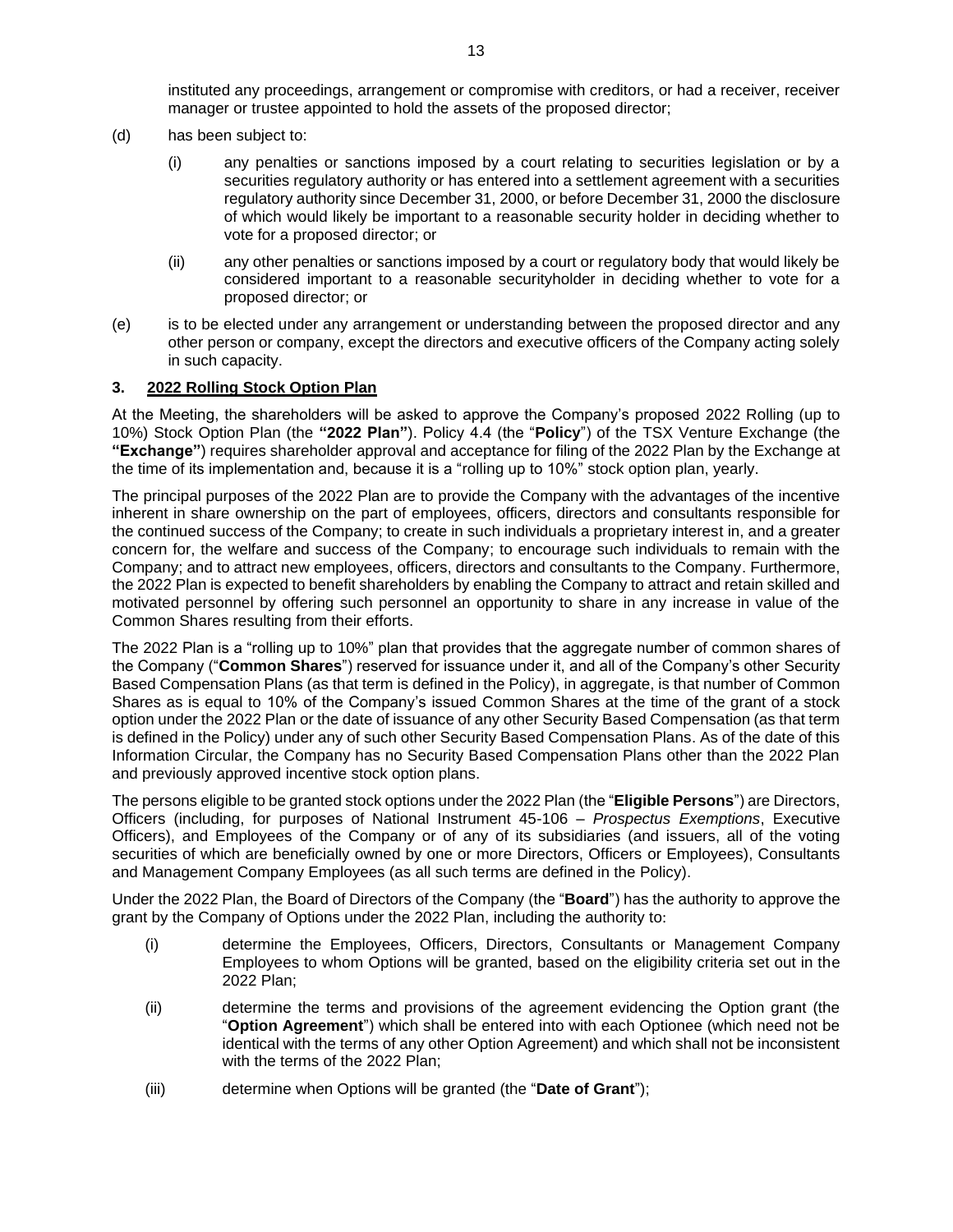- (iv) determine the number of Common Shares subject to each Option;
- (v) determine whether a particular grant will have a vesting schedule under the 2022 Plan, the vesting of Options is at the discretion of the Board, provided however that, if the Common Shares are listed in Canada only on the Exchange, Options granted to any Investor Relations Service Provider (as that term is defined in the Policy) shall vest in four (4) stages over twelve (12) months with no more than one-quarter  $(\frac{1}{4})$  of such Options vesting no sooner than three (3) months after the Date of Grant and, thereafter, no more than one-quarter  $(4)$  of such Options vesting no sooner than on each of the six (6), nine (9) and twelve (12) month anniversaries of the Date of Grant and provided further that the vesting schedule for Options granted to Investor Relations Service Providers cannot be accelerated without the prior written approval of the Exchange;
- (vi) determine the Option exercise price, which must not be less than the Discounted Market Price (as that term is defined in the policies of the Exchange, as applied in the Policy);
- (vii) determine the Term (as such term is defined below) within which each Option must be exercised within the period permitted by the policies of the Exchange, which, subject to extension of up to a maximum 10 business days from the expiry of a Blackout Period (as defined below) if the expiration date of an Option falls within a Blackout Period, is currently a maximum of 10 years from the Date of Grant. Within this period, the Board may determine the limitation period during which an Option may be exercised (the "**Term**").

The 2022 Plan defines a "**Blackout Period**" as a formal blackout period self-imposed by the Company pursuant to its internal trading policies as a result of the bona fide existence of undisclosed Material Information (as such term is defined in the policies of the Exchange), which shall expire following the general disclosure of such undisclosed Material Information.

The 2022 Plan includes:

- provisions permitting Cashless Exercise and Net Exercise (as those terms are defined in the Policy) of Options granted under the 2022 Plan;
- provisions for termination of Options, subject to extension for a Blackout Period, in the event of the death of an Optionee (Options terminate on the earlier of 12 months following the date of death and the expiry of the Term of the Option), the cessation of an Optionee's employment or engagement as a service provider, for cause, or the removal from office of a Director or Officer (Options terminate immediately), an Optionee becoming Disabled (as defined in the 2022 Plan) (Options terminate on the earlier of 6 months after the Optionee becomes Disabled and the expiry of the Term of the Option), the ending or expiry of an Optionee's employment, office, term as a Director or engagement as a service provider other than by reason of termination for cause or by removal (Options terminate on the earlier of 30 days after such termination and the expiry of the Term of the Option) and, in the event the Company proposes to amalgamate, merge or consolidate with or into any other company (other than with a wholly owned subsidiary of the Company) or to liquidate, dissolve or wind up, or in the event an offer to purchase the Common Shares of the Company or any part thereof shall be made to all the holders of Common Shares of the Company (a "**Take-Over Offer**"), the Company shall have the right, upon written notice to each Optionee holding Options under the 2022 Plan (other than Options held by Investor Relations Service Providers whose vesting schedule cannot be accelerated without the prior written approval of the TSX-V), to permit the exercise of all such Options within the 30 day period next following the date of such notice and to determine that, upon expiration of such 30 day period, all rights of the Optionees to such Options or to exercise the same (to the extent not theretofor exercised) shall terminate;
- a provision that, if Options granted under the 2022 Plan are exercised or are surrendered, terminate or expire without being exercised in whole or in part, new Options may be granted covering the Common Shares under such Options, but the number of such Common Shares shall be included in the calculation of any limitations on the grant of Options set out in the 2022 Plan;
- a provision that, except as to a Qualified Successor or Guardian (as those terms are defined in the 2022 Plan) or as otherwise permitted by applicable securities laws or the policies of the Exchange, Options are non-assignable and non-transferable; and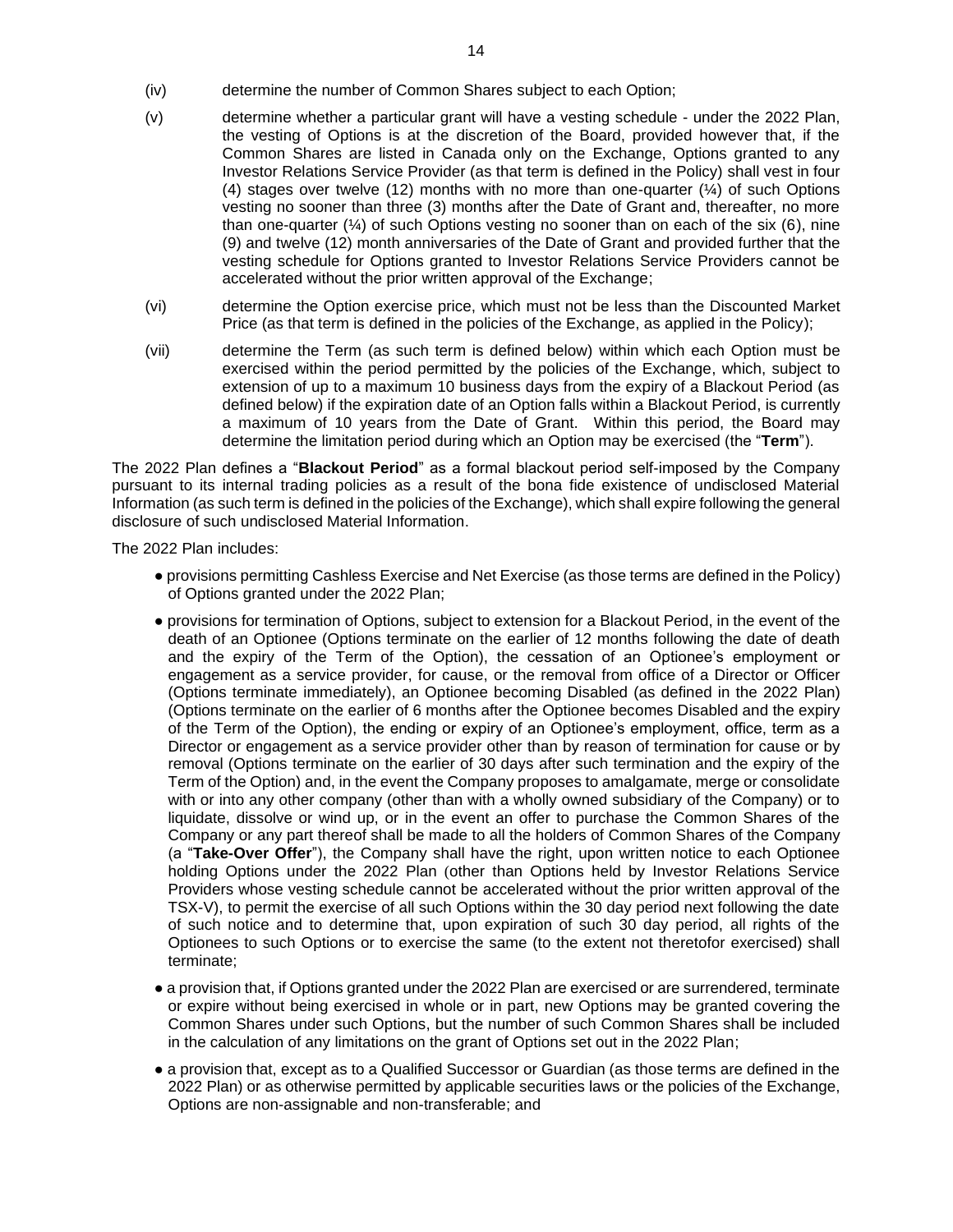● provisions to the effect that, until the issuance of a certificate evidencing Common Shares with respect to which an Option has been exercised, no right to vote or receive dividends or any other rights as a shareholder shall exist with respect to such Common Shares, notwithstanding the exercise of an Option, and no adjustment will be made for a dividend or other right for which the record date is prior to the date such certificate is issued except in the case of an alteration in capital structure, or an amalgamation, merger or arrangement, of the Company, and then subject to the approval of the Exchange, or in the case of a Take-Over Offer.

As a "rolling up to 10%" plan, any amendment to the 2022 Plan will, except as noted below, require the approval of the Exchange and may require shareholder approval. In particular, the 2022 Plan provides that, subject to the approval of the Exchange, if required, and a term of the 2022 Plan authorizing the Board with respect to amendment of the terms and provisions of the 2022 Plan or an Option Agreement, provided the Board obtains:

- (i) the consent of the Optionee in the case of amendment to an Option Agreement; and
- (ii) if required, the approval of any stock exchange on which the Common Shares are listed and shareholder approval, the Board may terminate, suspend or discontinue the 2022 Plan at any time or amend or revise the terms of the 2022 Plan or an outstanding Option; provided, however, that, notwithstanding the generality of the foregoing, the power of the Board to amend without Exchange acceptance for filing or, if required, further shareholder approval shall be limited to the following:
- (a) amendments to fix typographical errors or, provided the Company issues a news release outlining the terms of the amendment, to reduce the number of Common Shares that may be issued under the 2022 Plan or an outstanding Option, to increase the exercise price of an Option or to cancel an Option; and
- (b) amendments to clarify existing provisions that do not have the effect of altering the scope, nature and intent of such provisions;

and nothing in the 2022 Plan shall be construed as authorizing the Board to make amendments to the 2022 Plan or outstanding Options, without Exchange acceptance for filing thereof, and, if required, shareholder approval, to effect;

- (c) any amendment, other than a reduction, to the number of Common Shares issuable under the 2022 Plan;
- (d) any change to the Eligible Persons to be granted Options under the 2022 Plan;
- (e) any change to the limitations under the 2022 Plan on the number of Options that may be granted to any one Person or any category of Persons;
- (f) the method for determining the Option Price; and
- (g) the expiry and termination provisions applicable to Options.

Furthermore, amendments to the terms of previously granted Options are subject to acceptance for filing of such amendments by the Exchange, if required, and any amendments to Options held by Insiders:

- (h) that would have the effect of decreasing the exercise price of, or extending the term of, such Options; or
- (i) that results in a benefit to an Insider (and if the Company cancels any Option and within one (1) year grants or issues new Security Based Compensation to the same Person, Policy 4.4 considers that an amendment);

are subject to disinterested shareholder approval (as such term is defined below).

In accordance with the policies of the Exchange and the terms of the 2022 Plan, the 2022 Plan is annually subject to its acceptance for filing by the Exchange and the approval of the Company's shareholders. Under the policies of the Exchange and the terms of the 2022 Plan, if the grants of options under the 2022 Plan, together with all of the Company's other Security Based Compensation Plans and grants or issuances of Security Based Compensation , could result at any time in: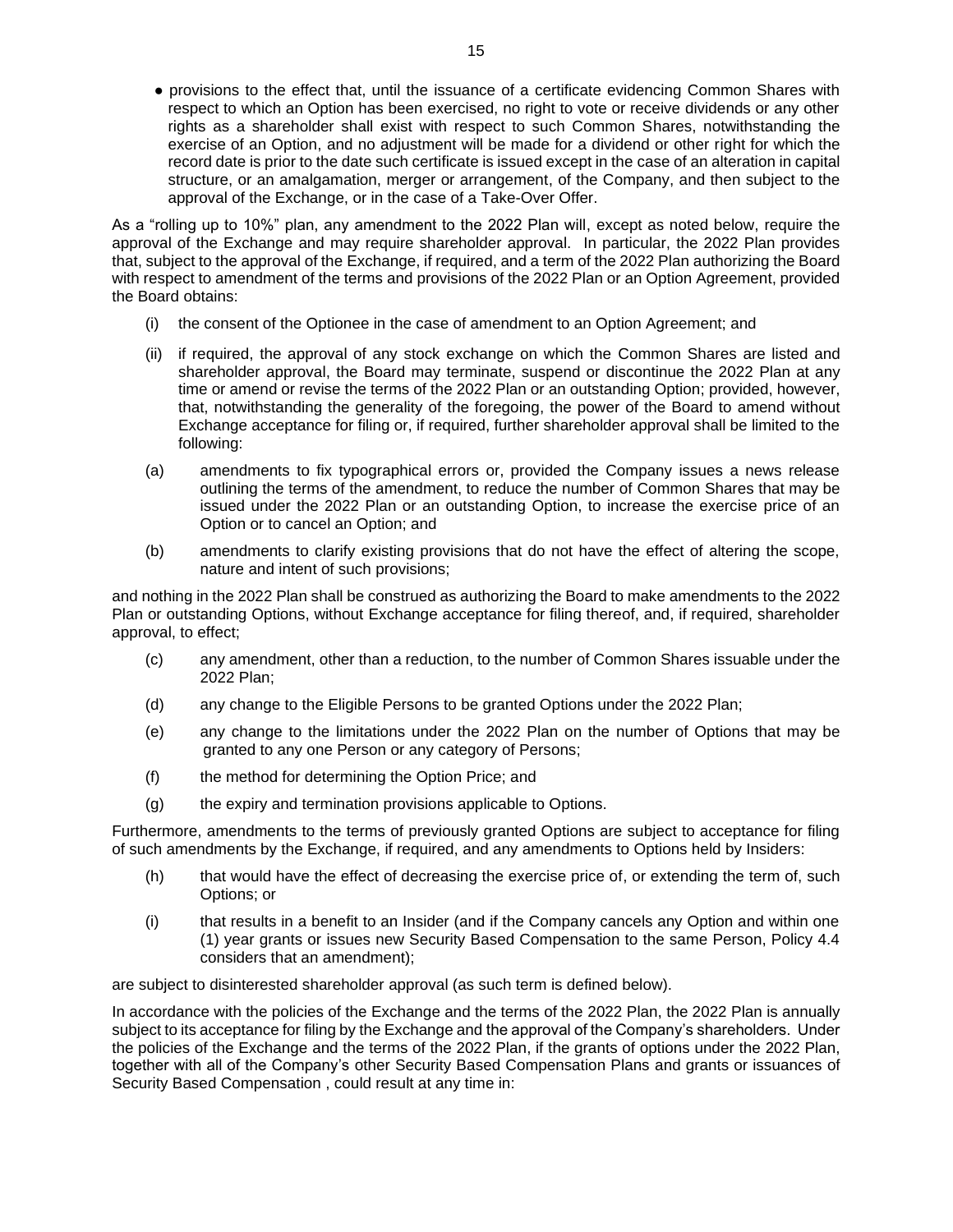- (a) the aggregate number of Common Shares issuable pursuant to Options granted to Insiders of the Company (as a group) at any point in time exceeding 10% of the issued Common Shares of the Company;
- (b) the aggregate number of Common Shares issuable pursuant to Options granted to Insiders of the Company (as a group) within any 12-month period exceeding 10% of the issued Common Shares of the Company, calculated as at the date any Security Based Compensation is granted or issued to any Insider of the Company; or
- (c) the aggregate number of Common Shares issuable pursuant to Options granted to any one person (and companies wholly owned by that person) within any 12-month period exceeding 5% of the issued Common Shares of the Company, calculated as at the date any Security Based Compensation is granted or issued to that person;
- (d) "disinterested shareholder approval" must be obtained.

The term **"disinterested shareholder approval"** means approval by a majority of the votes cast at a shareholders' meeting other than votes attaching to shares of the Company beneficially owned by Insiders of the Company to whom options may be granted under the 2022 Plan and associates and affiliates of such persons. The term "Insiders" is defined in the policies of the Exchange and generally includes directors and senior officers of the Company and its subsidiaries and holders of greater than 10% of the voting securities of the Company. The terms "associates" and "affiliates" are also defined in the policies of the Exchange.

As the 2022 Plan does not permit these limits to be exceeded specifically without disinterested shareholder approval, at the Meeting the Company will be seeking shareholder approval, but not disinterested shareholder approval, of the 2022 Plan.

As noted above, the policies of the Exchange and the 2022 Plan also provide that "disinterested shareholder approval" will be required for any individual stock option grant or issuance of Security Based Compensation that would result in any of the limitations set forth above being exceeded and any amendment to stock options held by Insiders of the Company that would have the effect of decreasing the exercise price or extending the term of such stock options, but no such grants, issuances or amendments are being brought before the Meeting.

If shareholder approval of the 2022 Plan or a modified version thereof is not obtained, the Company will not implement the 2022 Plan and will not grant options under it. Even if approved, the Board may determine not to implement the 2022 Plan.

The 2022 Plan will be available for inspection at the Meeting. Management of the Company considers it desirable and in the best interests of the Company to implement the 2022 Plan for the granting of future stock options to Directors, Officers, Employees and Consultants and recommends that the shareholders approve the 2022 Plan.

MANAGEMENT IS NOT AWARE OF ANY OTHER MATTER TO COME BEFORE THE MEETING OTHER THAN AS SET FORTH IN THE NOTICE OF MEETING. IF ANY OTHER MATTER PROPERLY COMES BEFORE THE MEETING, IT IS THE INTENTION OF THE MANAGEMENT APPOINTEES TO VOTE THE SHARES REPRESENTED BY THE FORM OF PROXY ACCOMPANYING THIS INFORMATION CIRCULAR ON ANY BALLOT THAT MAY BE CALLED FOR IN ACCORDANCE WITH THEIR BEST JUDGMENT ON SUCH MATTER.

# **ADDITIONAL INFORMATION**

Additional information relating to the Company can be found at www.sedar.com and on the Company's website at www.azucarminerals.com. Financial information is provided in the Company's comparative financial statements and Management Discussion and Analysis for its most recently completed financial year. A copy of the following documents may be obtained by a securityholder, without charge, upon request to the Chief Executive Officer of the Company at Azucar Minerals Ltd., Suite 210, 1333 Johnston Street, Vancouver, British Columbia, Canada, V6H 3R9, Phone: (604) 689-7644, Fax: (604) 689-7645.

(a) the consolidated financial statements of the Company for the financial year ended December 31, 2021 together with the accompanying report of the auditor thereon and related Management Discussion and Analysis and any interim financial statements of the Company for periods subsequent to December 31, 2021 and related Management Discussion and Analysis; and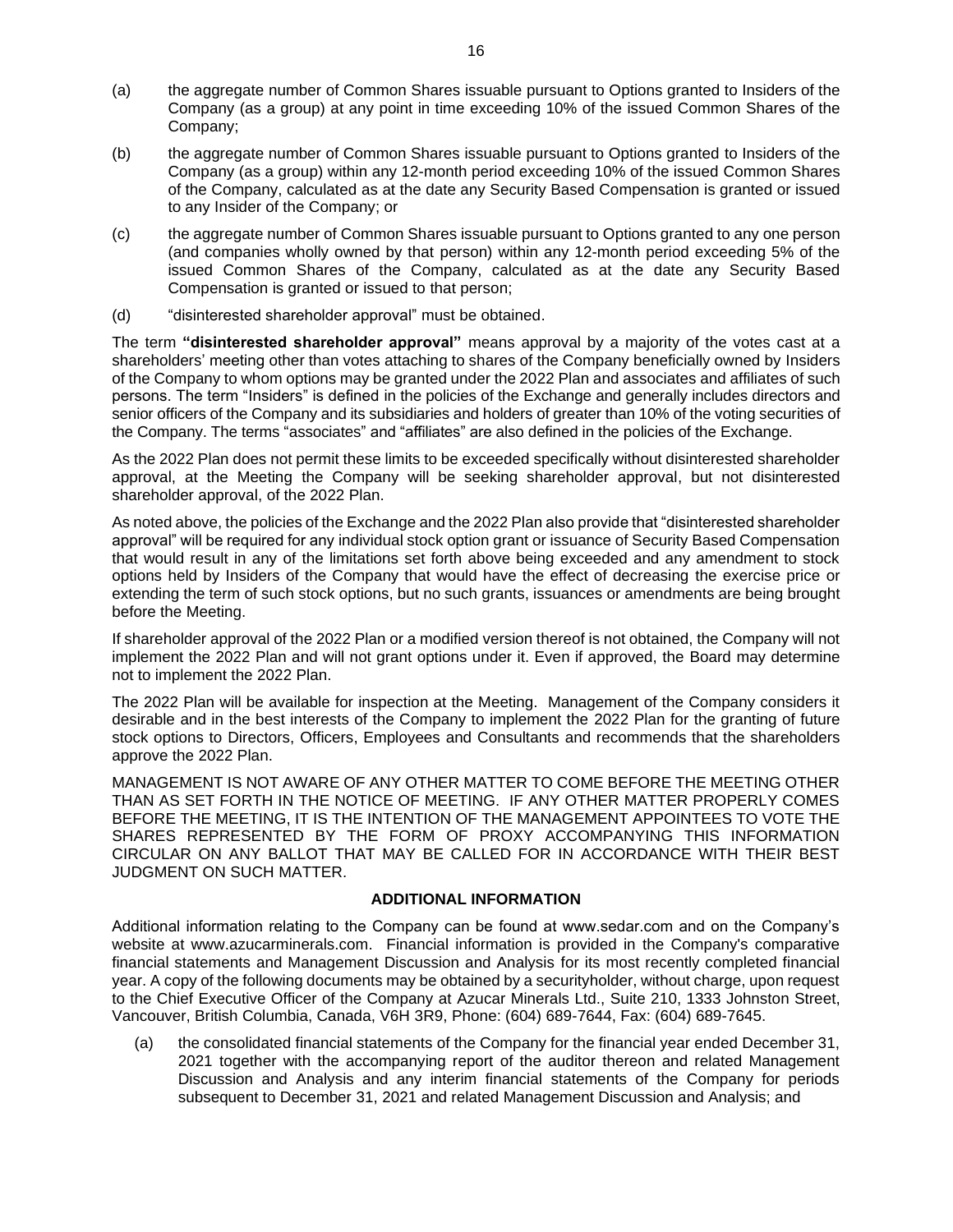(b) this Information Circular.

# **BY ORDER OF THE BOARD OF DIRECTORS OF AZUCAR MINERALS LTD.**

"*Morgan Poliquin*"

Morgan Poliquin President and CEO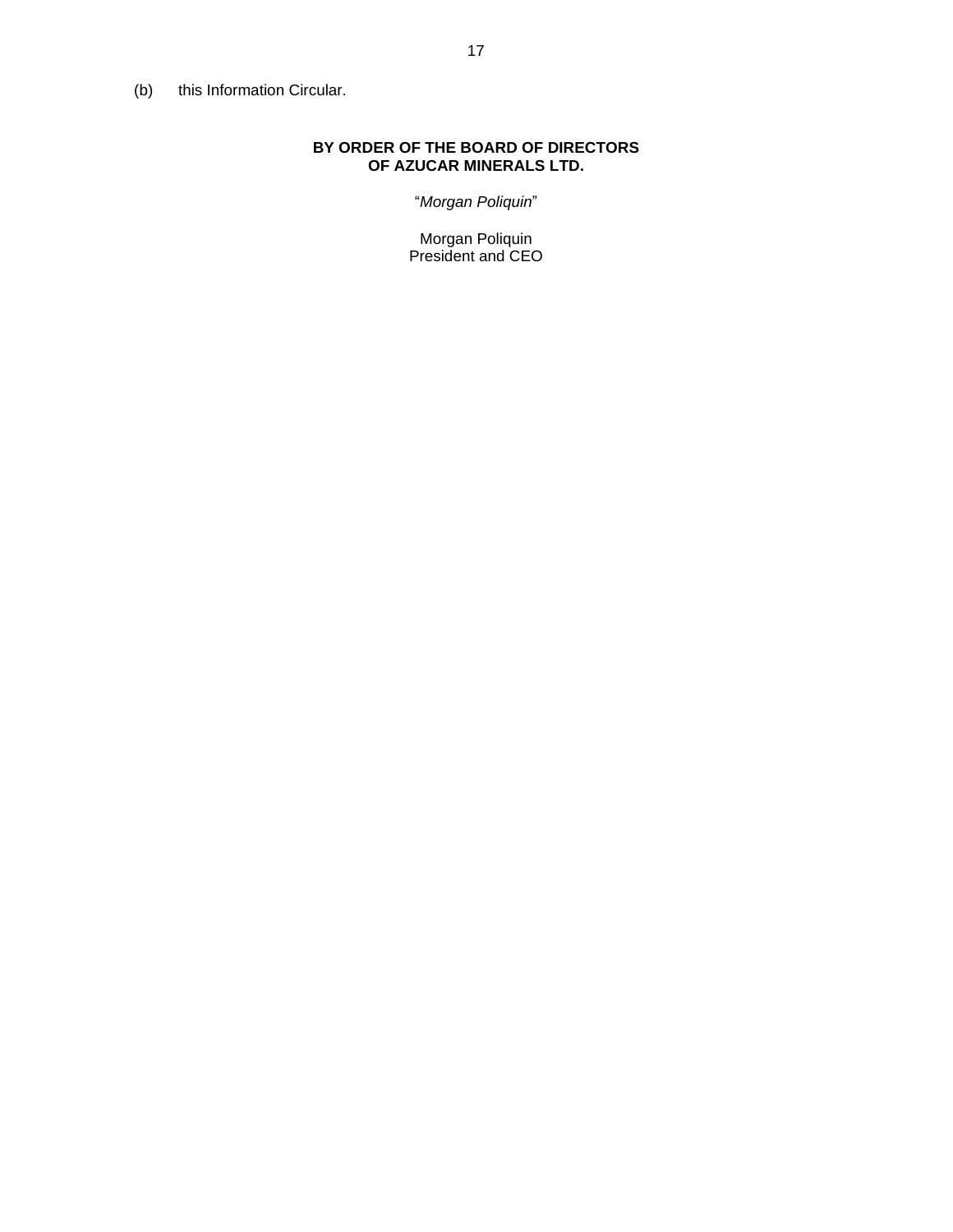## **SCHEDULE "A"**

**CHARTER OF THE AUDIT COMMITTEE OF THE BOARD OF DIRECTORS OF AZUCAR MINERALS LTD.**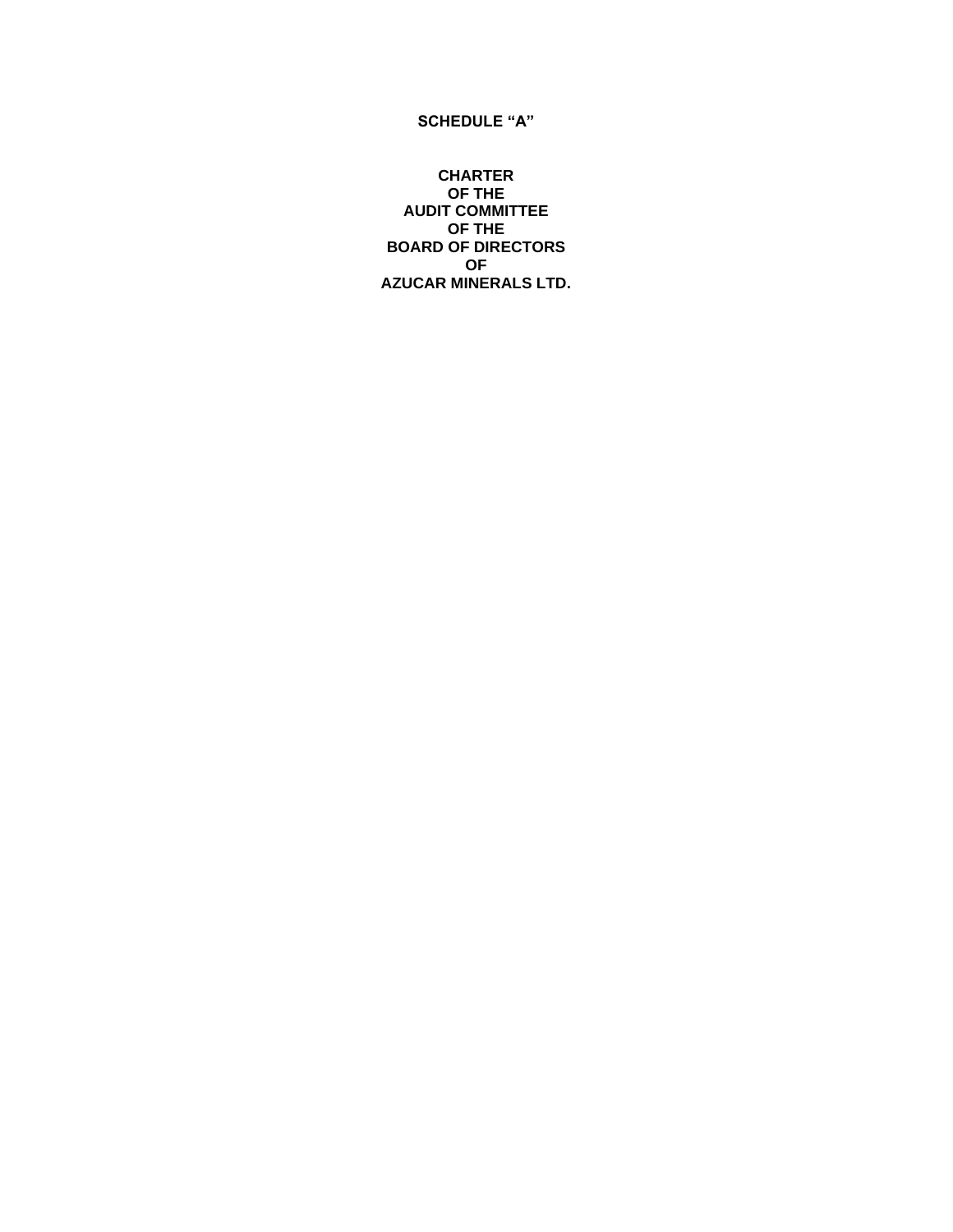## **AZUCAR AUDIT COMMITTEE CHARTER**

## **Purpose**

To assist the Board of Directors of the Company (the "**Board**") in fulfilling its oversight responsibilities for the financial reporting process, the system of internal control over financial reporting, the audit process, and the company's process for monitoring compliance with laws and regulations and this code of conduct (the "**Charter**").

This Charter is created in order to define the Committee's objectives, the range of its authority, the scope of its activities and its duties and responsibilities. It is intended to give Committee members, management and external auditors a clear understanding of their respective roles. The Committee and the Board will review and assess the adequacy of this Charter annually.

### **Rules and Regulations**

The Committee and its members are governed by the relevant laws, regulations and rules respecting audit committees to which the Company is subject, as promulgated by federal, state or provincial governments, the Securities and Exchange Commission, the Canadian Securities Commissions and Administrators and any other regulatory body or exchange or organized marketplace (collectively, "Regulatory Bodies").

## **Authority**

The Committee has authority to conduct or authorize investigations into any matters within its scope of responsibility. It is empowered to:

- With the consent of the Board, retain outside counsel, accountants or others to advise the Committee or assist in the conduct of an investigation.
- Seek any information it requires from employees-all of whom are directed to cooperate with the Committee's requests-or external parties.
- Meet with Company officers, external auditors or outside counsel, as necessary.
- The Committee is responsible for recommending to the Board the compensation of the external auditors.
- Subject to the requirements of the Business Corporations Act (British Columbia), the Board maintains the ultimate authority to submit proposals to the shareholders of the Company for the appointment or removal of the external auditors and the determination of such external auditors' compensation.
- Approval of non-audit services by the Auditors
- The Committee approves or pre-approves all non-audit services (as defined in the Sarbanes- Oxley Act of 2002, Multilateral Instrument 52-110 and any other applicable audit committee rules, regulations and policies) rendered by the external auditors of the Company for the benefit of the Company or any of its subsidiaries. The Committee may establish policies and procedures for the pre-approval of non-audit services in accordance with applicable audit committee rules.

## **Composition**

The Committee will consist of at least two and no more than four members of the Board. The Board will appoint committee members and the committee chair.

The majority of the Committee members must be independent, and each member must be financially literate, as defined by applicable regulation and the Board. If, upon appointment, a member of the committee is not financially literate as required, the person will be provided a three month period in which to achieve the required level of literacy.

### **Meetings**

The Committee will meet at least once a year, with authority to convene additional meetings, as circumstances require. All Committee members are expected to attend each meeting, in person or via teleor video-conference. The Committee will invite members of management, auditors or others to attend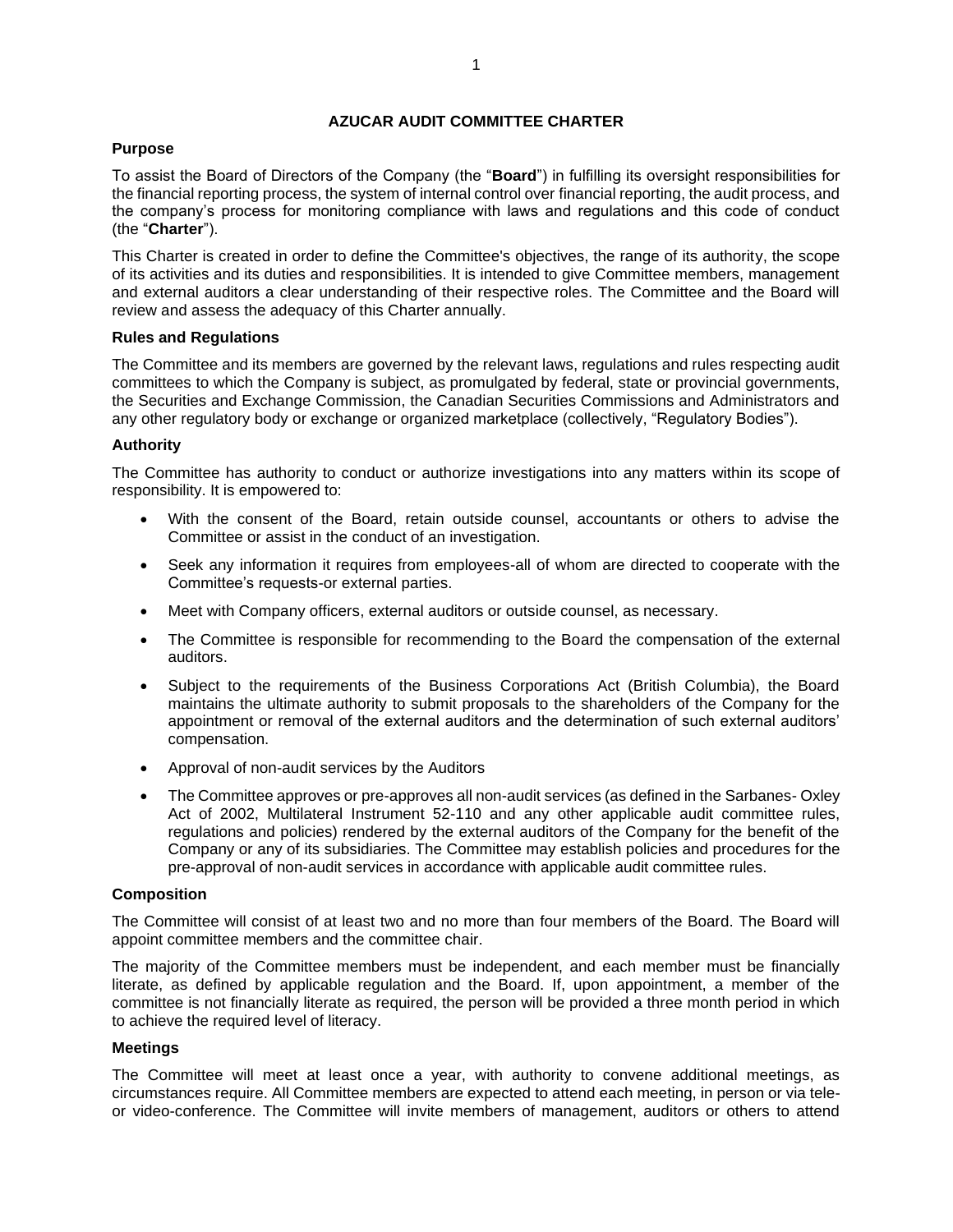meetings and provide pertinent information, as necessary. It will hold private meetings with auditors (see below) and executive sessions. Minutes will be prepared.

## **Responsibilities**

The Committee will carry out the following responsibilities.

## **Financial Statements**

- Review significant accounting and reporting issues, including complex or unusual transactions and highly judgmental areas, and recent professional and regulatory pronouncements, and understand their impact on the financial statements.
- Review with management and the auditors the results of the audit, including any difficulties Encountered.
- Review the annual financial statements, and consider whether they are complete, consistent with information known to Committee members, and reflect appropriate accounting principles.
- Review other sections of the annual report before release and consider the accuracy and completeness of the information.
- Review with management and the auditors all matters required to be communicated to the Board under generally accepted auditing standards.
- Understand how management develops interim financial information, and the nature and extent of auditor involvement.
- Review interim financial reports with management before filing with regulators, and consider whether they are complete and consistent with the information known to Committee members.

### **Internal Control**

- Consider the effectiveness of the Company's internal control over annual and interim financial reporting, including information technology security and control.
- Understand the scope of auditors' review of internal control over financial reporting, and obtain reports on significant findings and recommendations, together with management's responses.

### **Audit**

- Review the auditors' proposed audit scope and approach, significant accounting policies, audit conclusions regarding significant accounting estimates/reserves and proposed fee arrangements for ongoing and special projects.
- Review the performance of the auditors, and exercise final approval on the appointment or discharge of the auditors.
- Review and confirm the independence of the auditors by obtaining statements from the auditors on relationships between the auditors and the Company, including non-audit services, and discussing the relationships with the auditors.
- On a regular basis, meet separately with the auditors to discuss any matters that the Committee or auditors believe should be discussed privately.
- The Committee is responsible for overseeing the work of any external auditors engaged for the purpose of preparing or issuing an auditor's report or performing other audit, review or attest services for the Corporation, including the resolution of disagreements between management and external auditors regarding financial reporting.
- The Committee will review with management and the external auditors the Company's compliance with laws and regulations having to do with accounting and financial matters.